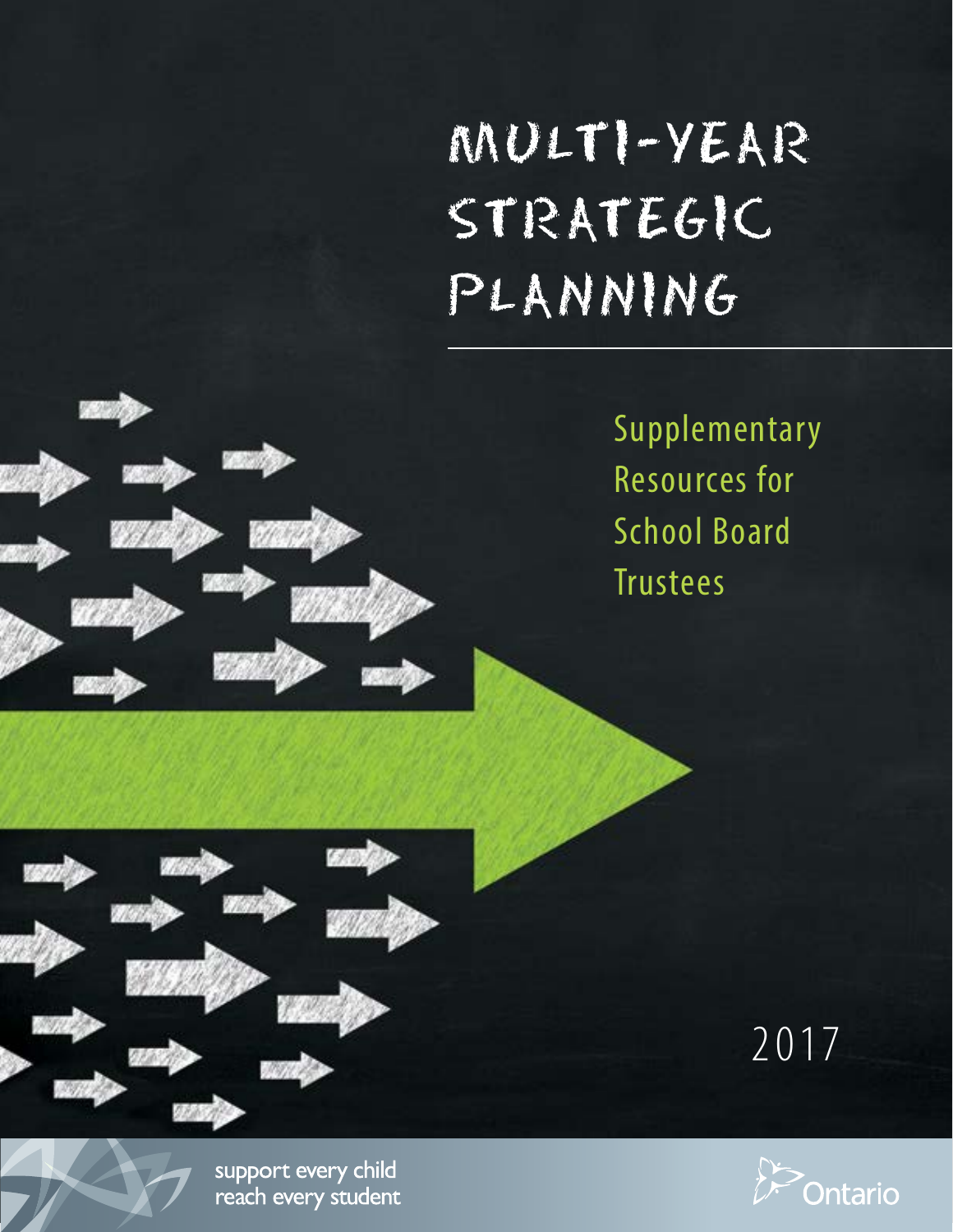The Ontario Public Service endeavours to demonstrate leadership with respect to accessibility in Ontario. Our goal is to ensure that Ontario government services, products, and facilities are accessible to all our employees and to all members of the public we serve. This document, or the information that it contains, is available, on request, in alternative formats. Please forward all requests for alternative formats to ServiceOntario at 1-800-668-9938 (TTY: 1-800-268-7095).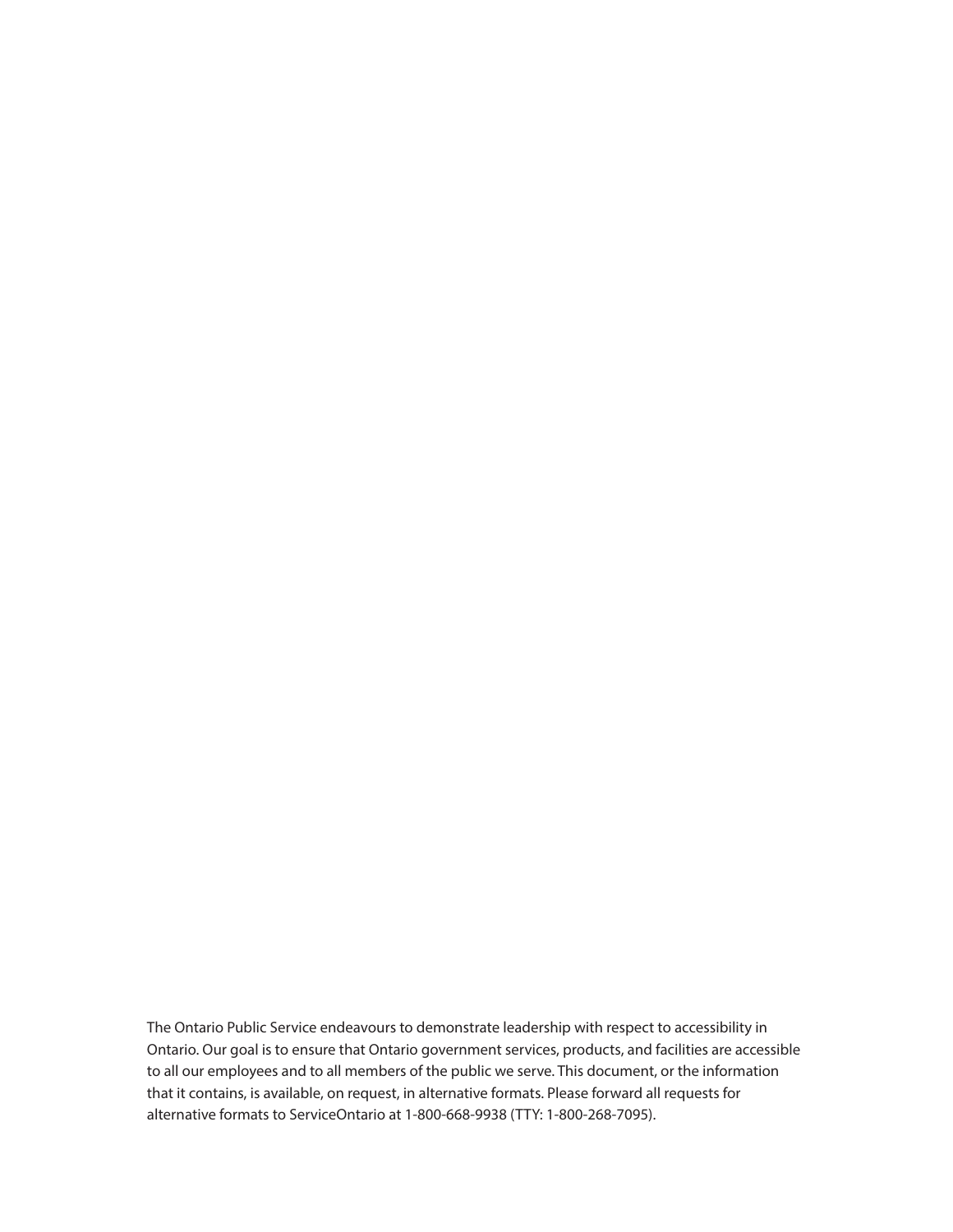# **Contents**

| 1. Legal Obligations for Multi-Year Strategic Planning                 | $\mathbf{1}$    |
|------------------------------------------------------------------------|-----------------|
| 2. Characteristics of Effective Mission, Vision, and Values Statements | 5               |
| 3. Potential Sources of Information for Data Collection                | $\overline{7}$  |
| 4. Guidelines for Formal Stakeholder Engagement                        | 10 <sup>°</sup> |
| 5. A Framework for Assessing Strategic Goals                           | 16              |
| 6. Key Considerations for the Communications Plan                      | 18              |
| 7. Tips on Understanding Detailed Logic Models                         | 20              |
| 8. Sample Templates for the Director of Education's Regular Reports    | 25              |

Une publication équivalente est disponible en français sous le titre suivant : *Planification stratégique pluriannuelle : Ressources supplémentaires à l'intention des conseillères et conseillers scolaires*, 2017.

This publication is available on the Ministry of Education's website, at www.ontario.ca/edu.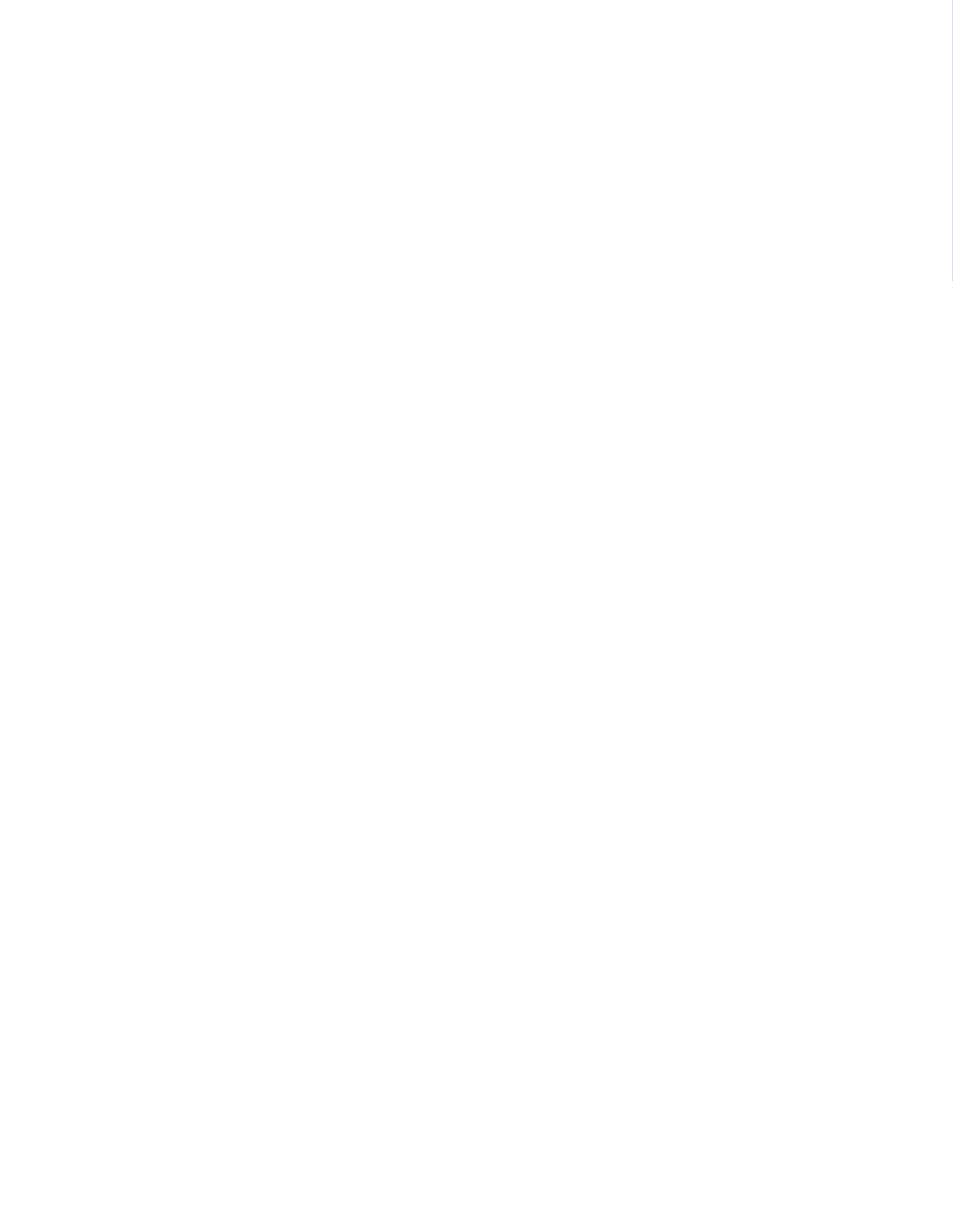

**1** 

## Legal Obligations for Multi-Year Strategic Planning

Excerpts from the two parts of the Education Act that concern multi-year strategic planning – Part VI, "Boards", and Part XI, "Supervisory Officers" – are provided below.

## **Excerpts from the Education Act, Part VI, "Boards"**

#### **Duties and Powers**

169.1 (1) Every board shall,

- (a) promote student achievement and well-being;
	- (a.1) promote a positive school climate that is inclusive and accepting of all pupils, including pupils of any race, ancestry, place of origin, colour, ethnic origin, citizenship, creed, sex, sexual orientation, gender identity, gender expression, age, marital status, family status or disability;

(a.2) promote the prevention of bullying;

- (b) ensure effective stewardship of the board's resources;
- (c) deliver effective and appropriate education programs to its pupils;
- (d) develop and maintain policies and organizational structures that, (i) promote the goals referred to in clauses (a) to (c), and
	- (ii) encourage pupils to pursue their educational goals;
- (e) monitor and evaluate the effectiveness of policies developed by the board under clause (d) in achieving the board's goals and the efficiency of the implementation of those policies;
- (f) develop a multi-year plan aimed at achieving the goals referred to in clauses (a) to  $(c)$ ;
- (g) annually review the plan referred to in clause (f) with the board's director of education or the supervisory officer acting as the board's director of education; and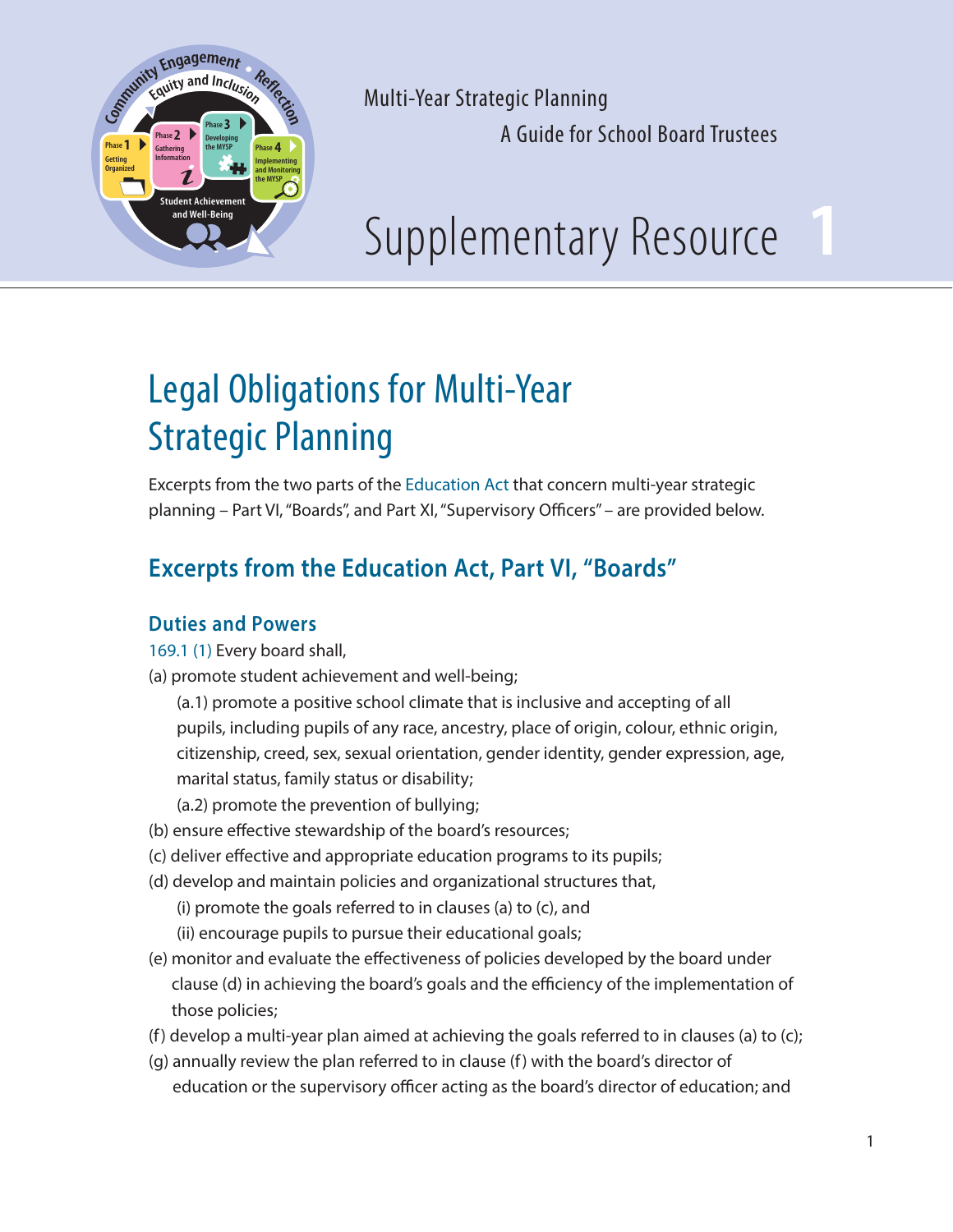- (h) monitor and evaluate the performance of the board's director of education, or the supervisory officer acting as the board's director of education, in meeting,
	- (i) his or her duties under this Act or any policy, guideline or regulation made under
		- this Act, including duties under the plan referred to in clause (f), and
	- (ii) any other duties assigned by the board.

#### *Multi-year plan*

(2) A multi-year plan is a plan for three or more school years.

#### *School climate surveys*

(2.1) In fulfilling its duties under clause (1) (e) with respect to the effectiveness of policies developed by the board to promote the goals referred to in clauses (1) (a.1) and (a.2), every board shall use surveys to collect information from its pupils and staff, and parents and guardians of its pupils at least once every two years in accordance with any policies and guidelines made under paragraph 31 of subsection 8 (1).

#### *Same*

(2.2) In collecting information under subsection (2.1), a board shall not collect any name or any identifying number, symbol or other particular assigned to a person.

#### *Measures in plan*

(3) Every board shall ensure that the plan referred to in clause (1) (f) includes measures respecting the allocation of resources to improve student outcomes that fall below the outcomes specified in regulations made under section 11.1.

#### *Communication*

- (4) Every board shall take steps to,
	- (a) bring the plan referred to in clause (1) (f) to the attention of supporters and employees of the board; and
	- (b) report to supporters and employees of the board about progress in implementing the plan referred to in clause (1) (f).

#### *Effective stewardship*

- (5) Every board shall,
	- (a) effectively use the resources entrusted to it;
	- (b) use the resources entrusted to it for the purposes of delivering effective and appropriate education; and
	- (c) manage the resources entrusted to it in a manner that upholds public confidence.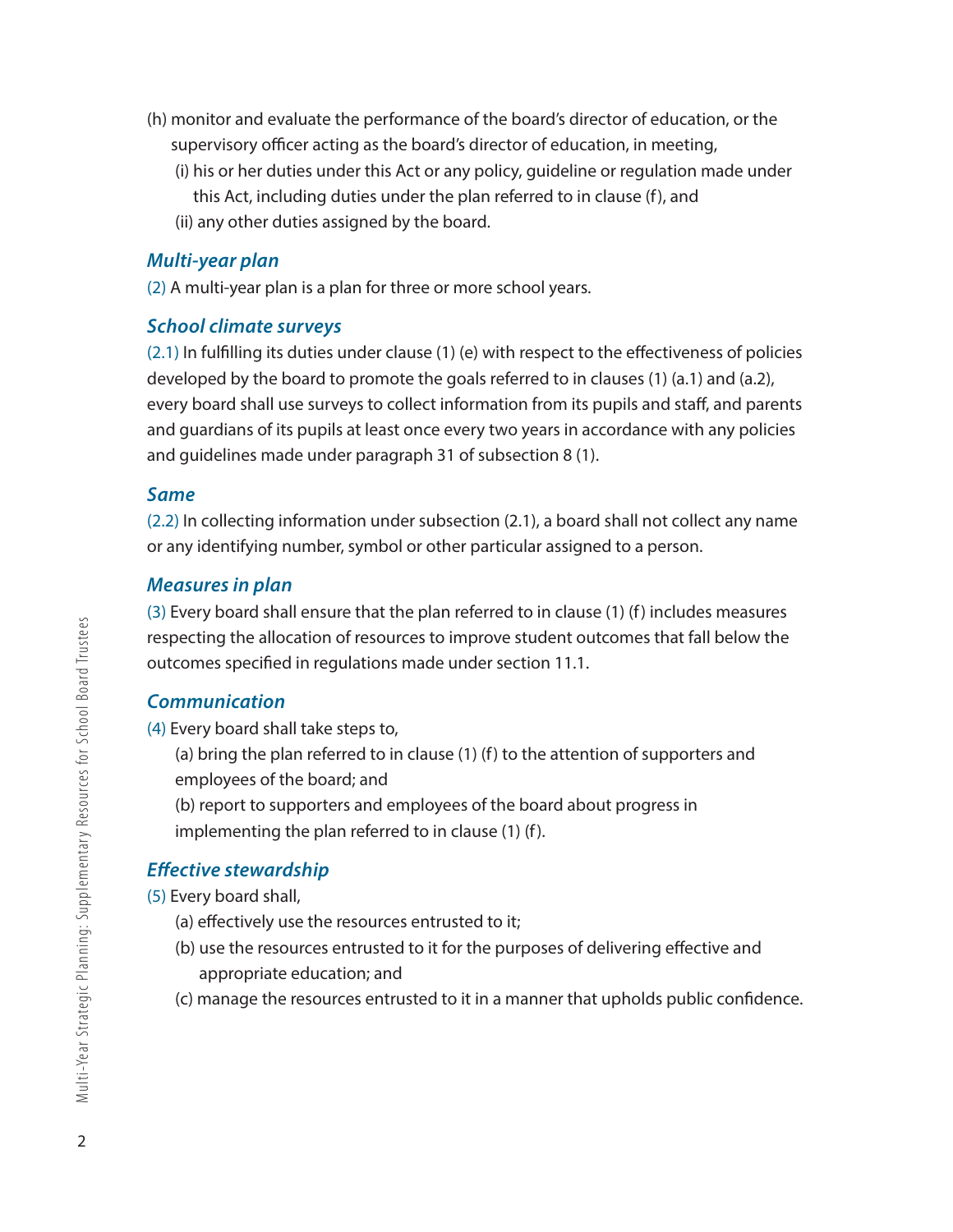#### **Conduct of Members of School Boards**

#### *Duties of board members*

218.1 A member of a board shall,

- (a) carry out his or her responsibilities in a manner that assists the board in fulfilling its duties under this Act, the regulations and the guidelines issued under this Act, including but not limited to the board's duties under section 169.1;
- (b) attend and participate in meetings of the board, including meetings of board committees of which he or she is a member;
- (c) consult with parents, students and supporters of the board on the board's multi-year plan under clause 169.1 (1) (f);
- (d) bring concerns of parents, students and supporters of the board to the attention of the board;
- (e) uphold the implementation of any board resolution after it is passed by the board;
- (f) entrust the day to day management of the board to its staff through the board's director of education;
- (g) maintain focus on student achievement and well-being; and
- (h) comply with the board's code of conduct.

#### **Duties of Board Chair**

#### *Additional duties of chair*

- 218.4 In addition to any other duties under the Act, the chair of a board shall,
- (a) preside over meetings of the board;
- (b) conduct the meetings in accordance with the board's procedures and practices for the conduct of board meetings;
- (c) establish agendas for board meetings, in consultation with the board's director of education or the supervisory officer acting as the board's director of education;
- (d) ensure that members of the board have the information needed for informed discussion of the agenda items;
- (e) act as spokesperson to the public on behalf of the board, unless otherwise determined by the board;
- (f) convey the decisions of the board to the board's director of education or the supervisory officer acting as the board's director of education;
- (g) provide leadership to the board in maintaining the board's focus on the multi-year plan established under section 169.1;
- (h) provide leadership to the board in maintaining the board's focus on the board's mission and vision; and
- (i) assume such other responsibilities as may be specified by the board.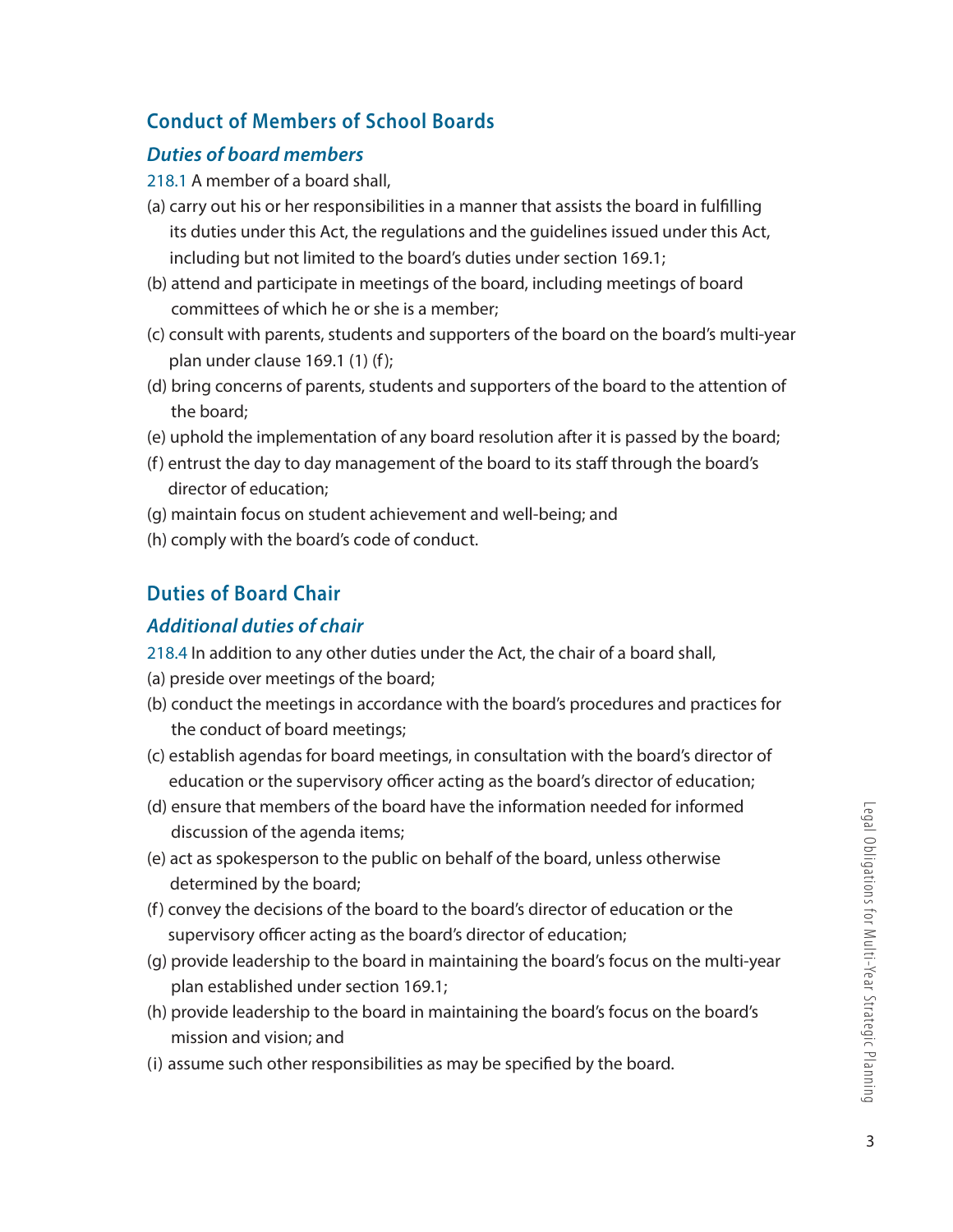## **Excerpt from the Education Act, Part XI, "Supervisory Officers"**

#### *General report of chief executive officer*

283 (3) At the first meeting in December of each year, the chief executive officer of a board shall submit to the board a report in a format approved by the Minister on the action he or she has taken during the preceding 12 months under subsection (2) and a copy of such report shall be submitted to the Minister on or before the 31st day of January next following.

#### *Additional duties of director of education*

283.1 (1) In addition to his or her other duties under this Act, the director of education shall,

- (a) annually review with the board the multi-year plan developed under clause 169.1 (1) (f);
- (b) ensure that the multi-year plan developed under clause 169.1 (1) (f) establishes the board's priorities and identifies specific measures and resources that will be applied in achieving those priorities and in carrying out its duties under this Act, in particular, its responsibility for student achievement as set out in section 169.1;
- (c) implement and monitor the implementation of the multi-year plan developed under clause 169.1 (1) (f);
- (d) report periodically to the board on the implementation of the multi-year plan developed under clause 169.1 (1) (f);
- (e) act as secretary to the board;
- (f) immediately upon discovery bring to the attention of the board any act or omission by the board that in the opinion of the director of education may result in or has resulted in a contravention of this Act or any policy, guideline or regulation made under this Act; and
- (g) if a board does not respond in a satisfactory manner to an act or omission brought to its attention under clause (f), advise the Deputy Minister of the Ministry of the act or omission.

#### $\mathscr{O}$ **Multi-Year Strategic Planning: A Guide for School Board Trustees**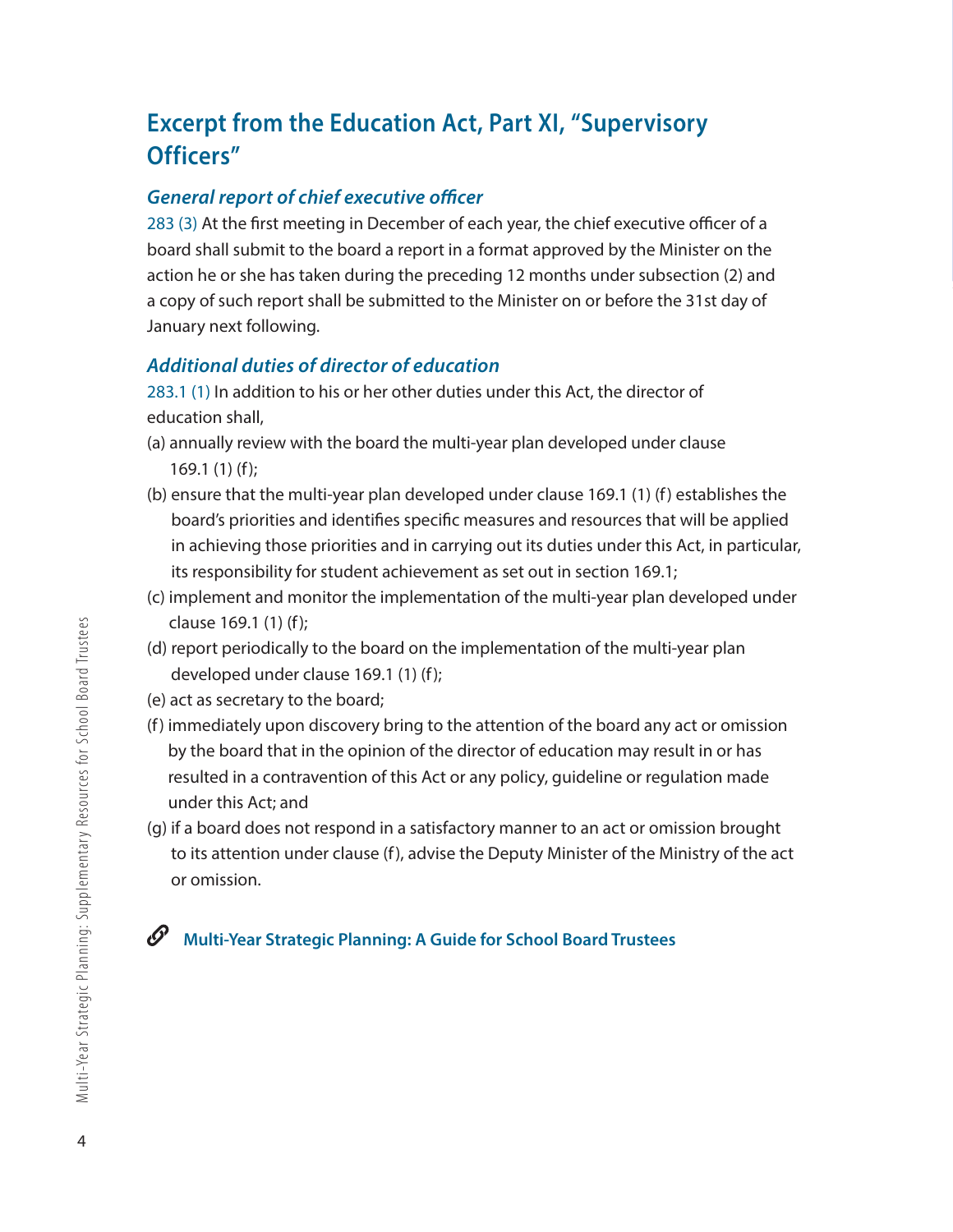

# **2**

## Characteristics of Effective Mission, Vision, and Values Statements

Early in the multi-year strategic planning process, in Phase 1, "Getting Organized", the strategic planning committee should review the board's mission, vision, and values statements. If the committee decides that one or more of these statements needs to be revised, it should review the characteristics of effective statements, as outlined in the box below.

| <b>Mission Statement</b>                                                                                                                                                                                                                                                              | <b>Vision Statement</b>                                                                                                                                                                                        | <b>Values Statement</b>                                                                                                                                                                                                              |
|---------------------------------------------------------------------------------------------------------------------------------------------------------------------------------------------------------------------------------------------------------------------------------------|----------------------------------------------------------------------------------------------------------------------------------------------------------------------------------------------------------------|--------------------------------------------------------------------------------------------------------------------------------------------------------------------------------------------------------------------------------------|
| describes the board's<br>purpose <sup>1</sup><br>is concise and memorable<br>answers the following<br>questions:                                                                                                                                                                      | • describes the board's<br>idealized future state<br>is inspiring and ambitious<br>answers the following<br>questions:                                                                                         | describes what's<br>$\bullet$<br>important to the board<br>is a short summary of the<br>core beliefs<br>answers the following                                                                                                        |
| - What is our board's<br>ultimate purpose? What<br>does our board do?<br>– Who does our board<br>serve?<br>- Does equity appear<br>prominently in our<br>mission statement?<br>- What makes our board<br>distinctive?<br>- What problem, issue,<br>or need does our board<br>address? | - What does our board<br>want to achieve?<br>- What is our vision of a<br>fully inclusive board?<br>- What would our ideal<br>board look like?<br>- What will it be like to<br>learn and work in our<br>board? | questions:<br>- What are our board's<br>essential and enduring<br>beliefs?<br>- What are the priorities<br>that influence our<br>board's decisions?<br>- Are there particular<br>ministry or community<br>priorities that define us? |

*(continued)*

<sup>1.</sup> The mission statement of an Ontario school board should reflect the purpose of education, which is "to provide students with the opportunity to realize their potential and develop into highly skilled, knowledgeable, caring citizens who contribute to their society." (Student Achievement and School Board Governance Act, 2009, c.25)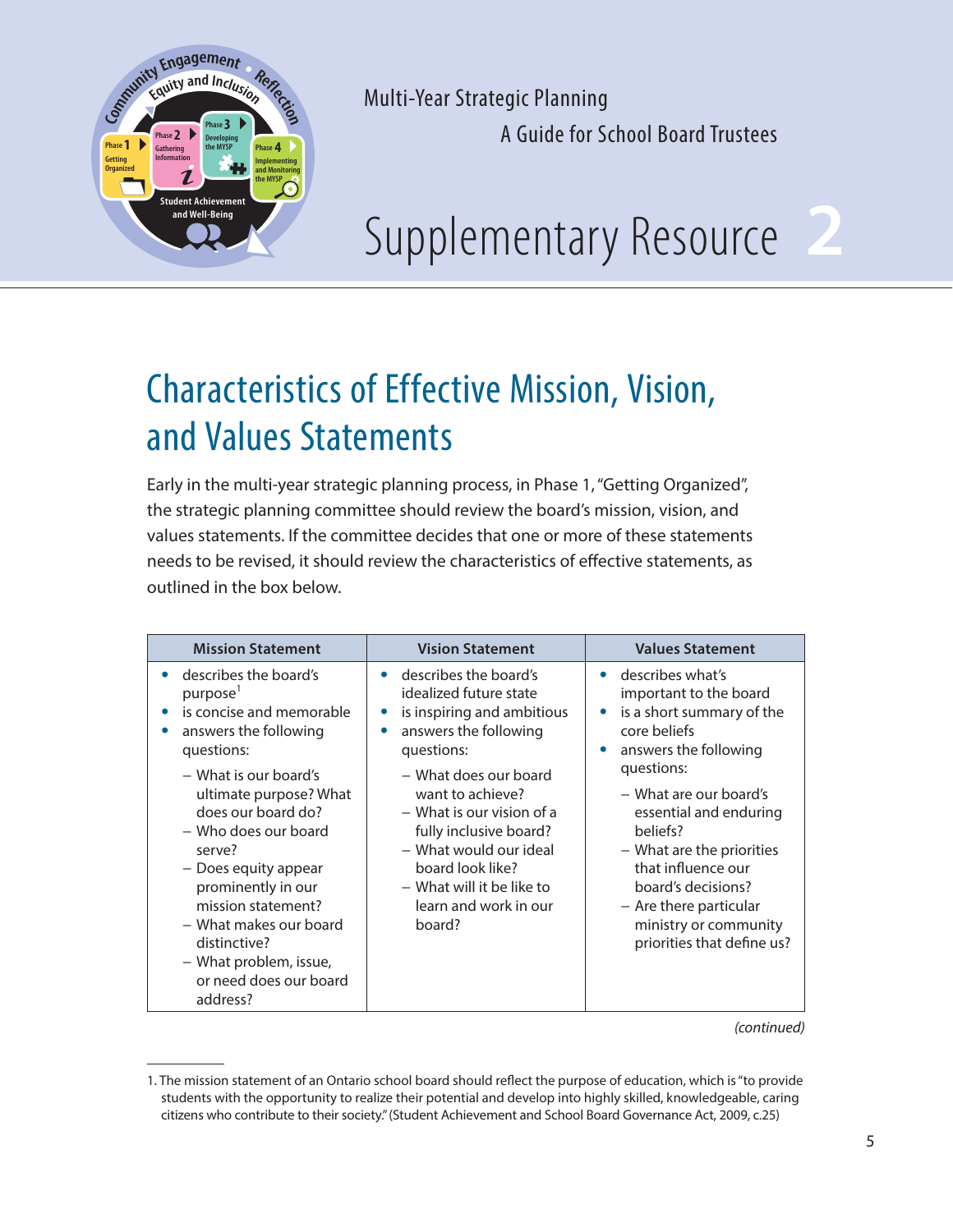*(continued)*

| <b>Mission Statement</b>                                                                                                                                                   | <b>Vision Statement</b>                                                                                                                                                                                                | <b>Values Statement</b>                                                                                                                                        |
|----------------------------------------------------------------------------------------------------------------------------------------------------------------------------|------------------------------------------------------------------------------------------------------------------------------------------------------------------------------------------------------------------------|----------------------------------------------------------------------------------------------------------------------------------------------------------------|
| <b>Example:</b>                                                                                                                                                            | <b>Example:</b>                                                                                                                                                                                                        | <b>Example:</b>                                                                                                                                                |
| "To prepare students, within<br>a safe, inclusive, and dynamic<br>environment, to face a<br>changing world as lifelong<br>learners and informed,<br>responsible citizens." | "All students of the board will<br>reach their potential through<br>high-quality programs<br>delivered by highly trained,<br>caring staff in an atmosphere<br>of respect for the individual<br>needs of each learner." | "We value:<br>Equity<br>$\bullet$<br>Integrity<br>$\bullet$<br>Collaboration<br>$\bullet$<br>Respect<br>Meaningful learning<br>$\bullet$<br>Family engagement" |

**Multi-Year Strategic Planning: A Guide for School Board Trustees**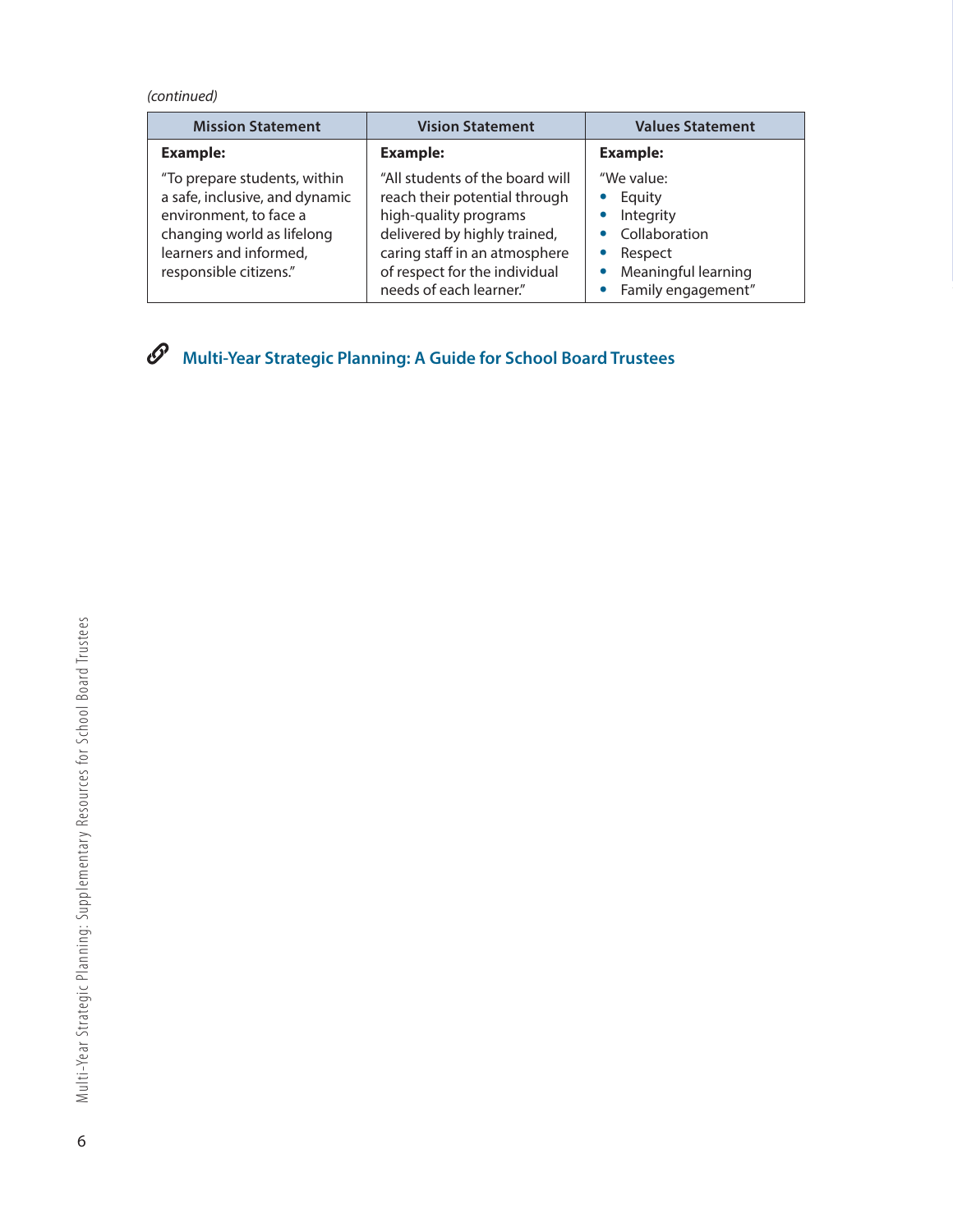

Supplementary Resource

## Potential Sources of Information for Data Collection

Information gathering is part of the second phase of multi-year strategic planning. Systematically collecting data – a process called environmental scanning – and analysing the data ensures that all decisions are informed by evidence and based on current realities in the board. The two boxes that follow list potential sources of information for strategic planning committees when they scan the internal and external environments of their school boards.

After the internal and external scans have been completed, the committee should not only review all the data but sort it according to demographic groups, geographic areas, and trends in student achievement and well-being. This process can help identify the areas of greatest need.

#### **Internal Environmental Scanning – Potential Sources of Information**

- **•** data available through the board's Student Management System (SMS) and local decision support tools
- **•** Early Development Instrument (EDI) data, Education Quality and Accountability Office (EQAO) results, secondary graduation rates, credit accumulation information, and other student achievement indicators for the previous fiveyear period
- **•** qualitative measures of student success and achievement, such as goals achieved with respect to self-awareness and self-directed learning, communication, collaboration, and literacy
- **•** student engagement data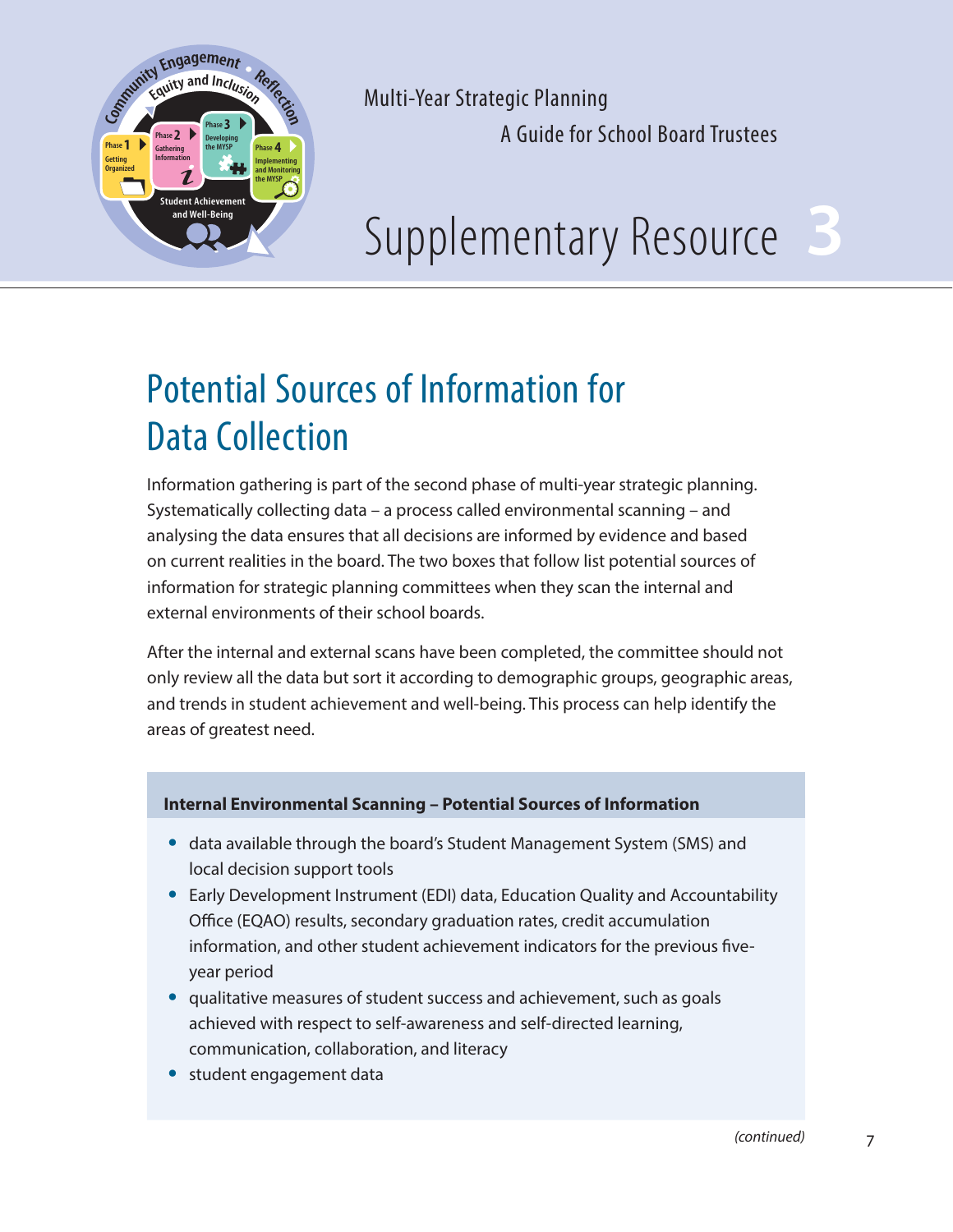- **•** information on incidents of bullying, including online incidents
- **•** data available through ministry-developed Board Interface Tools, such as:
	- − the Student Enrolment Analyser (SEA)
	- − the Suspension and Expulsion Tool (SUS/EX)
	- − the Postsecondary Education Tool (PSE)
	- − the Similar Schools Analyser (SSA)
	- − the French as a Second Language Tool (FSL)
	- − the Secondary Longitudinal Interactive Course Explorer (SLICE)
- **•** enrolment projections
- **•** results from student, parent, and staff surveys on topics such as school climate, inclusion, well-being, and demographics
- **•** medical and therapy data (*for hospital-based school authorities*)
- **•** information on the use of Parents Reaching Out (PRO) grants
- **•** uptake of parent resources such as *Doing Mathematics with Your Child, Kindergarten to Grade 6: A Parent Guide* (2014)
- **•** staff performance evaluation data and employment practices that support equitable hiring, mentoring, promotion, and succession planning
- **•** reports on the implementation of staff professional development policies and initiatives
- **•** retention and retirement rates, including demographic trends concerning staff turnover
- **•** reports on the outcomes of staff wellness initiatives
- **•** school utilization plans
- **•** reports by board and school councils and committees, such as the Indigenous Education Advisory Council (IEAC), the Special Education Advisory Committee (SEAC), the French Language Advisory Committee (FLAC), and the Parent Involvement Committee (PIC)
- **•** reports on the outcomes of the board's equity and inclusivity strategy, policies, and programs
- **•** Board Leadership Development Strategy (BLDS) reports
- **•** data on enrolment to capacity ratios
- **•** Ministry of Education operational reviews
- **•** financial statements and capital plans
- **•** the policy and profile developed for the recruitment and hiring of a new director of education, and results of the director's recent performance reviews
- **•** the director of education's annual operational plan, board and school improvement plans, and department plans
- **•** progress reports on the current MYSP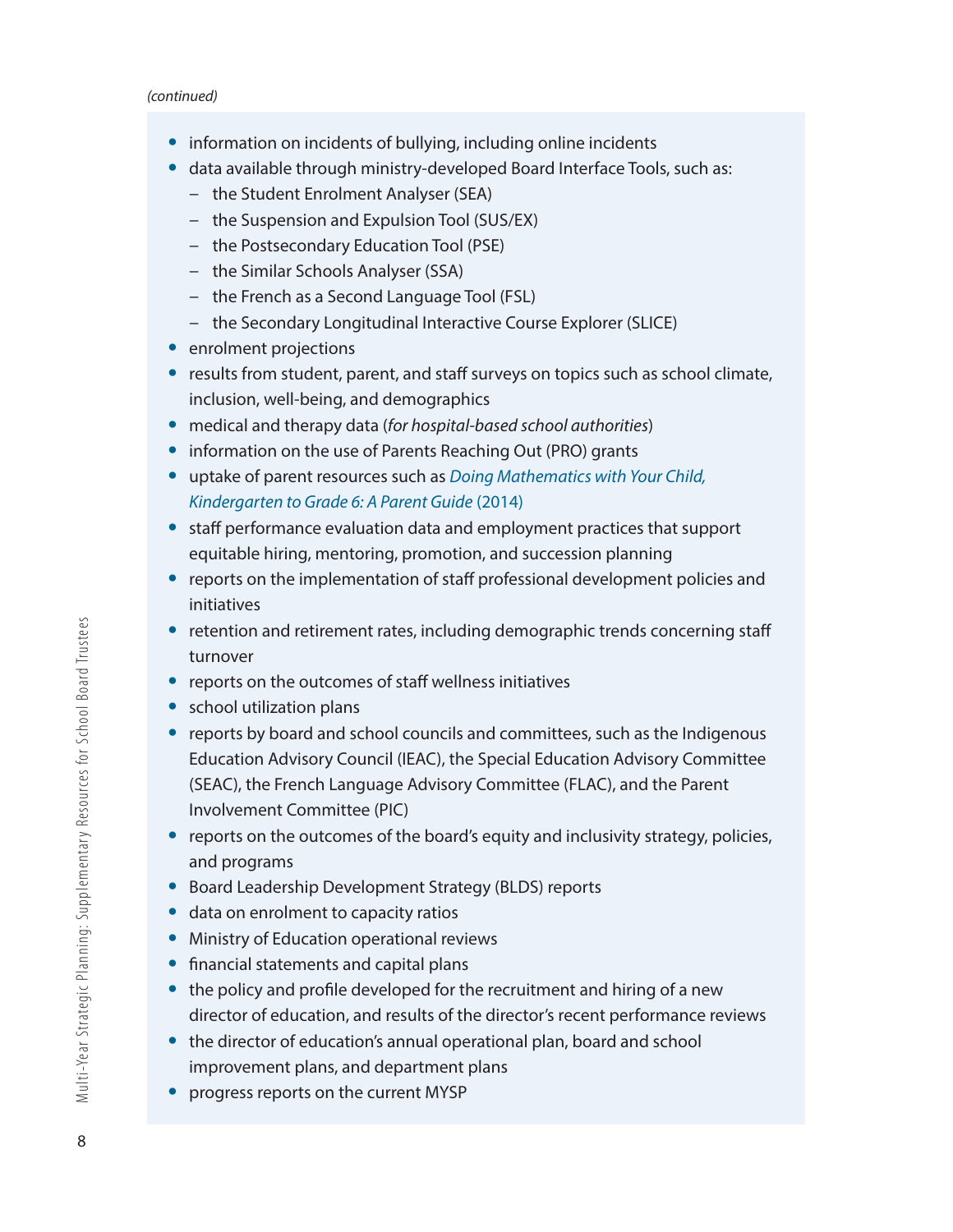#### **External Environmental Scanning – Potential Sources of Information**

- **•** federal, provincial, and municipal government data, research, reports, and publications (some specific sources are mentioned below)
- **•** inter-jurisdictional scans
- **•** Statistics Canada data on:
	- − population and demographic trends
	- − factors affecting Indigenous communities
	- − household income and employment rates
	- − educational attainment, literacy and numeracy, prevalence and use of technology, health and well-being, disability
- **•** the Truth and Reconciliation report (*Truth and Reconciliation Commission of Canada: Calls to Action* [2015])
- **•** surveys and reports produced by education partners such as parent associations, professional associations, trustee associations, student trustee associations, colleges and federations, and unions
- **•** Canadian and international education research foundations, associations, and journals
- **•** think tanks and research organizations, such as the Conference Board of Canada
- **•** Ministry of Education priorities, directives, research, and publications
- **•** reviews of practices in other Ontario school boards
- **•** information and research compiled by the Ontario Office of Francophone Affairs, and socio-economic profiles commissioned from Statistics Canada by the Ministry of Education (*for French-language boards*)
- **•** information from local Catholic organizations or the local diocese (*for Catholic boards*)
- **•** data from hospitals or treatment centres (*for hospital-based school authorities*)
- **•** research on school enrolment trends
- **•** research on the availability and use of community child care services and early years child and family centres
- **•** data from community organizations, such as those that support marginalized and underserved students and community members
- **•** data from community partners, such as public health units and police services
- **•** data from local business organizations, workforce development boards, local child and youth services organizations, and child and youth planning bodies
- **•** reports on the successes and challenges of coterminous boards

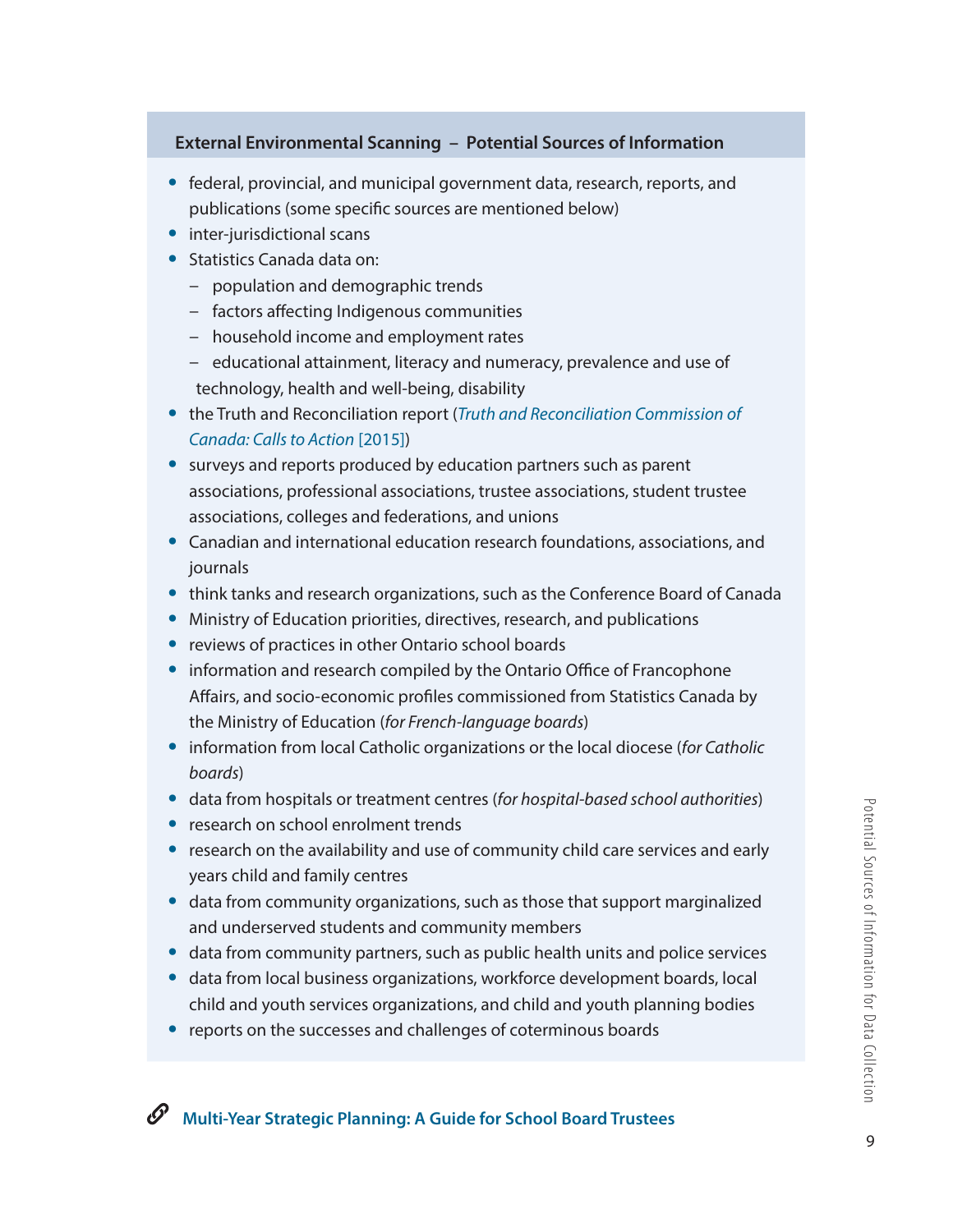

# **4**

## Guidelines for Formal Stakeholder Engagement

Formal stakeholder engagement involves actively seeking the input of the board's communities, is an important aspect of the information-gathering phase of multi-year strategic planning. What follows are some guidelines for this process. The advice is structured in the form of questions that strategic planning committees might ask as they prepare to seek the input of internal and external stakeholders.

## **Who Should Be Engaged?**

Diverse groups of stakeholders should be engaged. It is important to first identify what the board needs to know and then decide which stakeholders might be able to provide the necessary information and perspective. When engaging with stakeholders, the committee should keep an open mind and be prepared to hear things they may not want to hear. Here are some possibilities for both internal and external stakeholders:

#### **Internal Stakeholders/Partners**

- **•** members of the board of trustees
- **•** First Nations trustees, the Indigenous Education Lead, and the Indigenous Education Advisory Council (IEAC)
- **•** student trustees and student councils
- **•** senior administrators
- **•** principals and vice-principals
- **•** teachers and early childhood educators
- **•** support staff
- **•** union representatives
- **•** school councils and student groups (e.g., gay/straight alliances)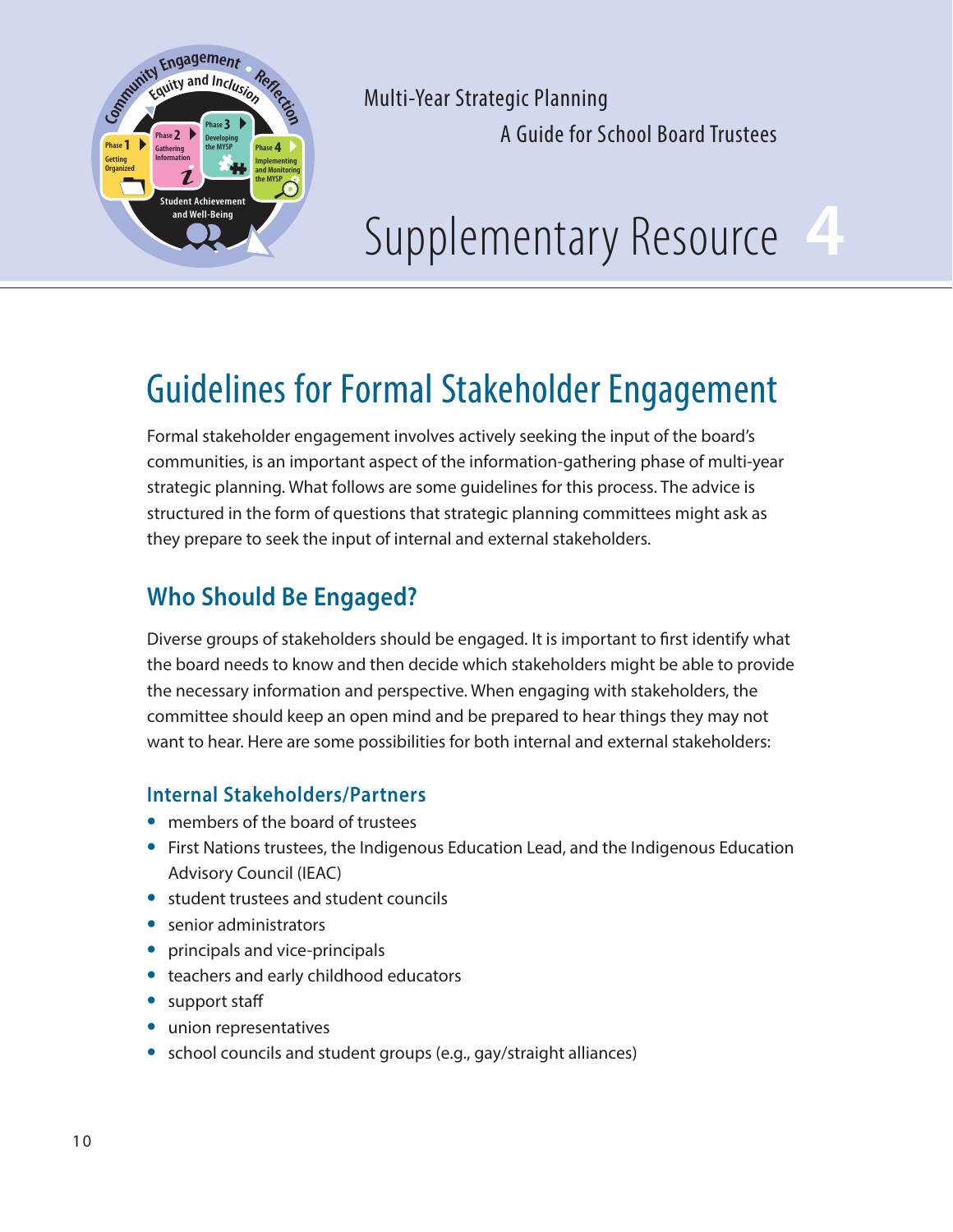**•** board advisory committees, including the Parent Involvement Committee (PIC), Special Education Advisory Committee (SEAC), equity committee, French Language Advisory Committee, and audit committee

#### **External Stakeholders/Partners**

- **•** community groups, such as the following:
	- − organizations representing marginalized and under-represented students and families
	- − public health units and police services
	- − children's care and hospital organizations (*for hospital-based school authorities*)
	- − francophone organizations (*for French-language boards*)
	- − diocesan bishops, diocesan staff, and parish communities (*for Catholic boards*)
- **•** Indigenous organizations and communities
- **•** cultural and religious groups
- **•** coterminous boards
- **•** postsecondary institutions
- **•** community health care providers
- **•** social services organizations, including child care providers, and child and family centres
- **•** parents and other residents
- **•** local business leaders and employers
- **•** medical/treatment staff, and the executive director and staff at the school's partner facility, where appropriate (*for hospital-based school authorities*)
- **•** municipal leaders, including service system managers of local child care and early years initiatives

## **How Should Stakeholders Be Engaged?**

When reaching out to diverse groups of stakeholders, the committee's approach should be tailored to each group. The choice of approach depends on what type of information is needed and how it will be used. A recommended approach is to solicit the quieter voices that are sometimes difficult to hear in the presence of more vocal individuals or groups. The table on the following page lists some factors to keep in mind.

As mentioned in *Multi-Year Strategic Planning: A Guide for School Board Trustees*, it can be very helpful to collaborate with stakeholders on the engagement process.

Whatever approach is used, it is important that it be accessible to everyone involved. The Accessibility for Ontarians with Disabilities Act, 2005 sets out the standards and reporting requirements that organizations must comply with to ensure that the needs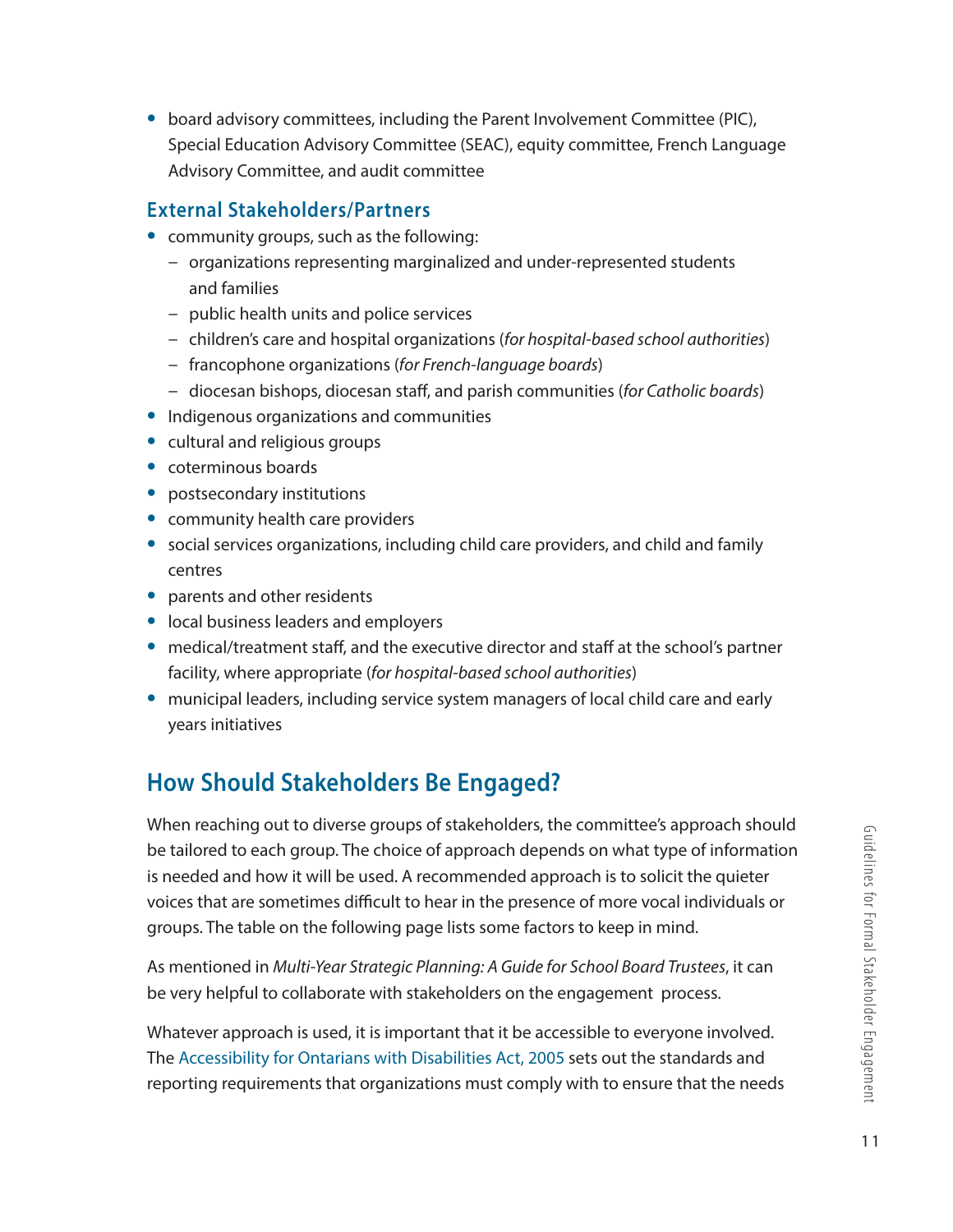of persons with disabilities are accommodated. Events and materials must be accessible and accommodations must be offered. Upon request, accommodations must be made available to the best of the board's ability. The Ontario government's accessibility website is a good source of additional information on AODA compliance. Here are some questions to consider:

- **•** Have we asked people to identify any accommodations they require in order to participate?
- **•** Is the space accessible to people with mobility needs? Is the location easy to reach by public transportation?
- **•** Will translators or a sign language interpreter be required at the event? Will closed captioning be needed?
- **•** Are our printed materials/presentations visually accessible? Have best practices and guidelines for accessibility been followed?

Boards should be prepared to receive feedback in a variety of formats – on paper, over the telephone, by email, and in person. Questionnaires and comment cards can be useful when seeking feedback.

| <b>Engagement Approach</b> | <b>Considerations</b>                                                                                                                                                                                                                                                                                                                                                                                                                                                                                                                                                                                                 |
|----------------------------|-----------------------------------------------------------------------------------------------------------------------------------------------------------------------------------------------------------------------------------------------------------------------------------------------------------------------------------------------------------------------------------------------------------------------------------------------------------------------------------------------------------------------------------------------------------------------------------------------------------------------|
| Interviews/conversations   | can be a good way to engage high-profile or small stakeholder<br>$\bullet$<br>groups<br>may be suitable for broaching sensitive topics<br>0<br>may encourage more open and honest dialogue<br>may require valuable time and resources<br>٠<br>may veer away from the broad, overarching goals of the MYSP,<br>towards an individual's issue(s)                                                                                                                                                                                                                                                                        |
| Focus groups               | can be informal (e.g., take place during site or classroom visits)<br>0<br>or formal (e.g., involve invitations to specific individuals or<br>groups)<br>can be effective in engaging large stakeholder groups<br>$\bullet$<br>(e.g., children, students, parents, community members,<br>teachers, early childhood educators) and marginalized<br>and under-represented communities<br>must have equitable representation of all subgroups and<br>$\bullet$<br>sectors within the stakeholder group<br>may need to be supplemented with surveys or questionnaires<br>$\bullet$<br>to ensure that all voices are heard |
| Workshops                  | enable participants to not only contribute ideas but also<br>develop themes among the responses                                                                                                                                                                                                                                                                                                                                                                                                                                                                                                                       |
| Town-hall meetings         | provide an open and transparent format<br>$\bullet$<br>provide an opportunity for a large group of stakeholders to<br>give their feedback and input<br>can be challenging if speakers raise matters outside the scope<br>$\bullet$<br>of the MYSP                                                                                                                                                                                                                                                                                                                                                                     |

*(continued)*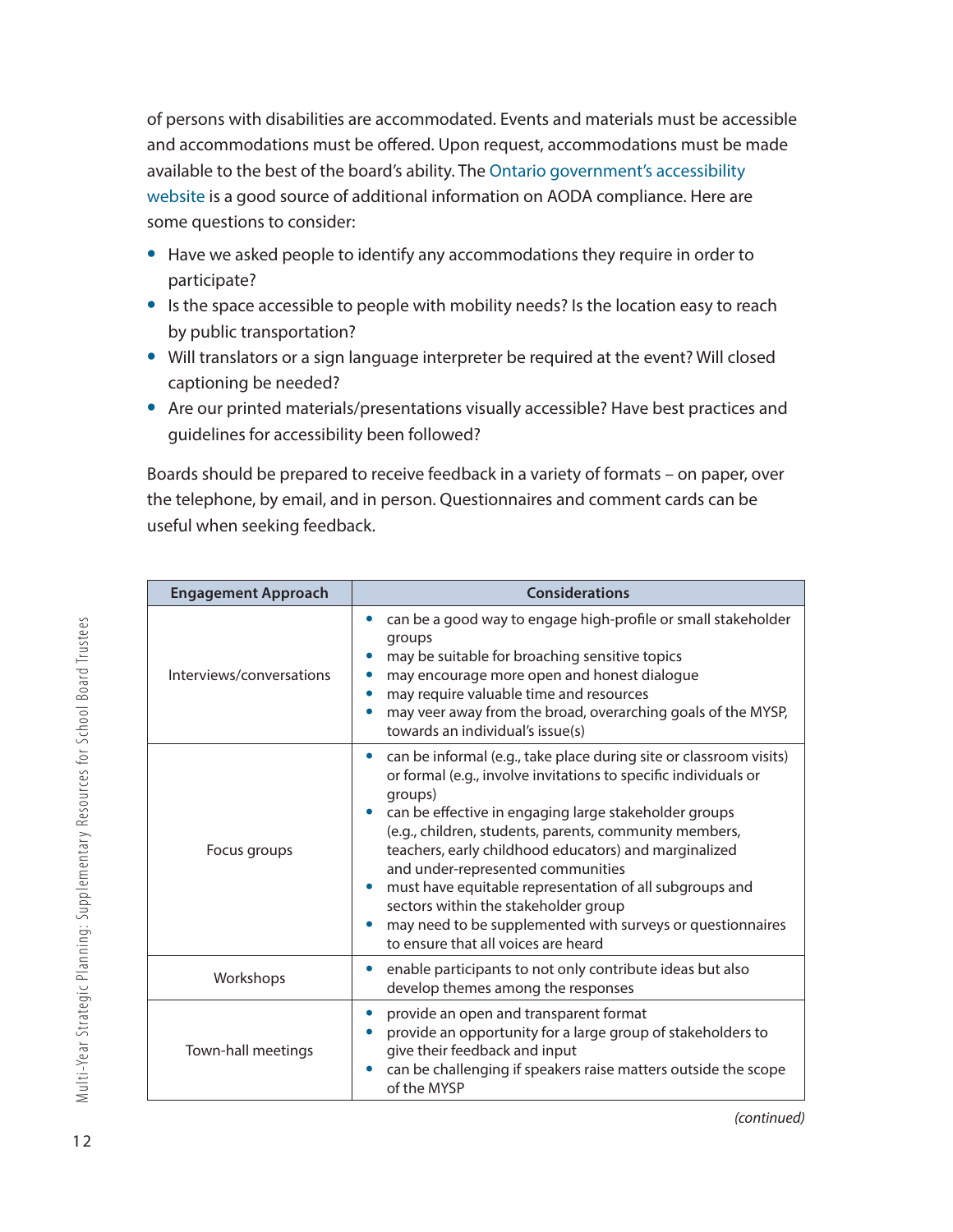#### *(continued)*

| <b>Engagement Approach</b>                 | <b>Considerations</b>                                                                                                                                                                                                                                                                                                                                                                                                                                                                                                                                                                                                                                                                                                       |
|--------------------------------------------|-----------------------------------------------------------------------------------------------------------------------------------------------------------------------------------------------------------------------------------------------------------------------------------------------------------------------------------------------------------------------------------------------------------------------------------------------------------------------------------------------------------------------------------------------------------------------------------------------------------------------------------------------------------------------------------------------------------------------------|
| Surveys/questionnaires                     | provide an opportunity for a large group of respondents to<br>۰<br>give their feedback and input quickly<br>can ensure consistency of messaging to different groups or<br>can be designed to deliver targeted questions to different<br>stakeholder groups<br>must be written in clear and simple language, so that they<br>are accessible to everyone, including newcomers whose first<br>language may not be English or French, and those who are<br>developing literacy or numeracy skills<br>may contain qualitative information, which can be difficult<br>and time-consuming to analyse<br>must comply with AODA standards<br>if used alone, could be considered an impersonal approach<br>$\bullet$<br>to engagement |
| Social media and<br>collaboration software | may make engagement more interactive for some participants<br>may prevent some stakeholders from participating, especially<br>if they do not feel comfortable with the use of the technology<br>may not be feasible for boards that do not have reliable<br>broadband Internet access                                                                                                                                                                                                                                                                                                                                                                                                                                       |

### **When Should Stakeholders Be Engaged?**

In-person engagement events (interviews, focus groups, town-hall meetings) should be scheduled with due consideration for people's availability. It may be necessary to schedule multiple sessions, on different days and at different times, to maximize stakeholder participation. One possible strategy is to leverage scheduled meetings attended by stakeholder groups, such as community or committee meetings.

## **How Long Should the Engagement Process Take?**

Depending on the size and complexity of the board's student population, conducting a stakeholder engagement can take anywhere from a few weeks to several months. This should be kept in mind when the committee is determining its timelines.

The time required for each type of engagement varies. In-person sessions should generally last no longer than two hours. Surveys and questionnaires should be designed to take no more than fifteen minutes to complete; however, organizations should give participants a window of three to four weeks in which to do them.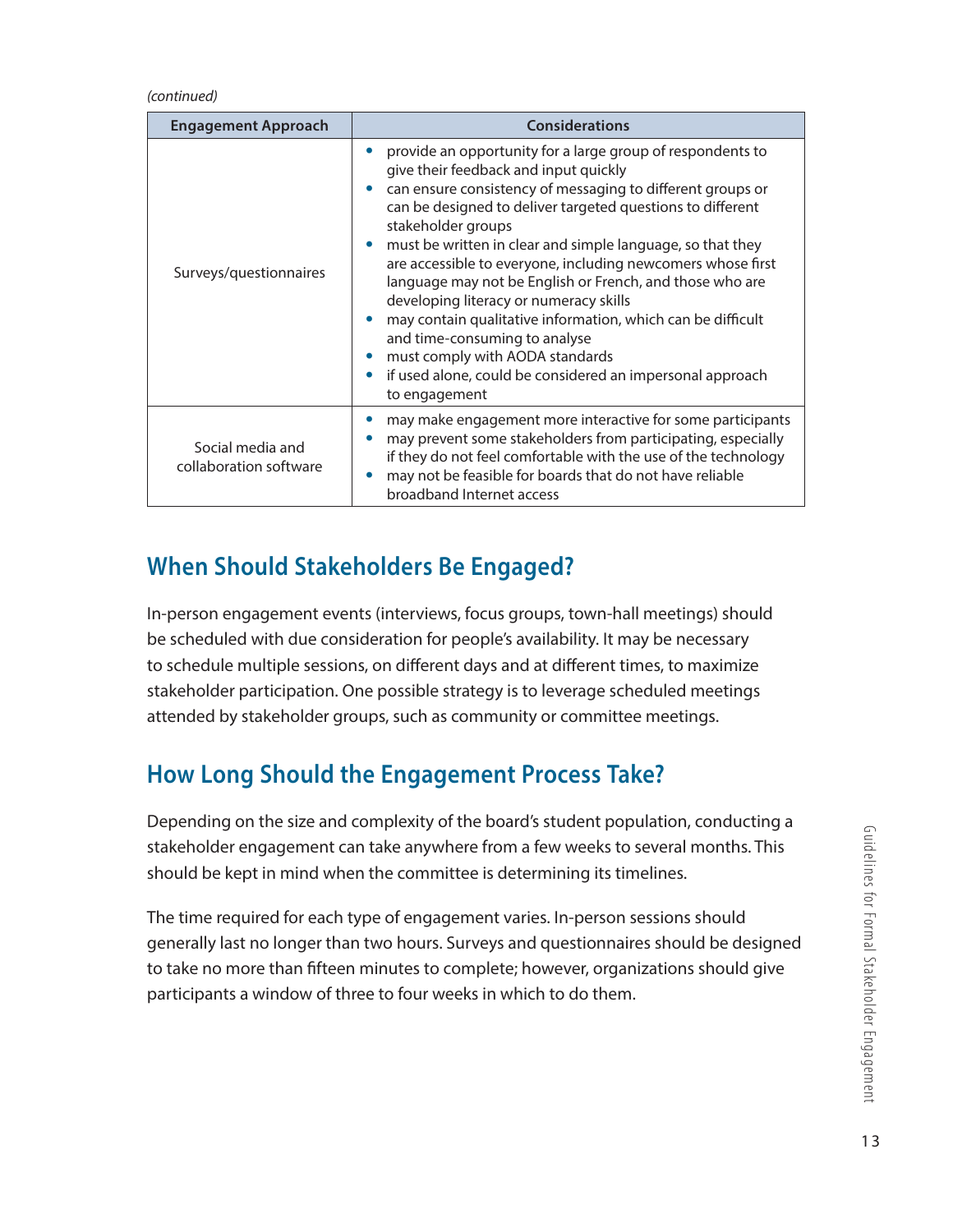## **Who Should Facilitate the Engagement?**

Stakeholders themselves should be invited to be a part of the engagement process and help facilitate the discussions. Members of the strategic planning committee can lead the engagement; however, facilitators should be selected according to their individual comfort levels, interpersonal and facilitation skills, and pre-existing relationships with stakeholder groups. Other school board staff or third parties may be used as necessary. External consultants (e.g., credentialed evaluators, independent educational researchers, university-based research groups) can offer valuable advice on the design and facilitation of an engagement process.

## **What Questions Should Be Asked throughout the Engagement?**

When engaging with the stakeholders, the committee should ask them open-ended questions about the board and its direction, such as the following:

- **•** What do you think is the most important role of our board today?
- **•** What matters most to you about public education?
- **•** If you were a candidate running to be board trustee, what ideas would you put forward?
- **•** How can our board best address the needs of all the learners in our schools?
- **•** How can our board best address the needs of the 21st century learner?
- **•** How are we doing:
	- − in student achievement?
	- − in positively influencing the well-being of students and staff?
	- − in ensuring that the young people and adults in our board feel included?
	- − in fulfilling our mission, vision, and values statements?
	- − in providing supports to our students and parent communities?
	- − in providing supports and services to help our school staff achieve their goals?
	- − in using our financial resources and capital funds?
	- − in managing our human resources?
- **•** What do you value about our board and what are we doing well that we should continue doing?
- **•** What could the board do to improve in both the short term and the long term?
- **•** What do you think are the greatest challenges our board will face in the next five years?
- **•** How can we work with families and community partners?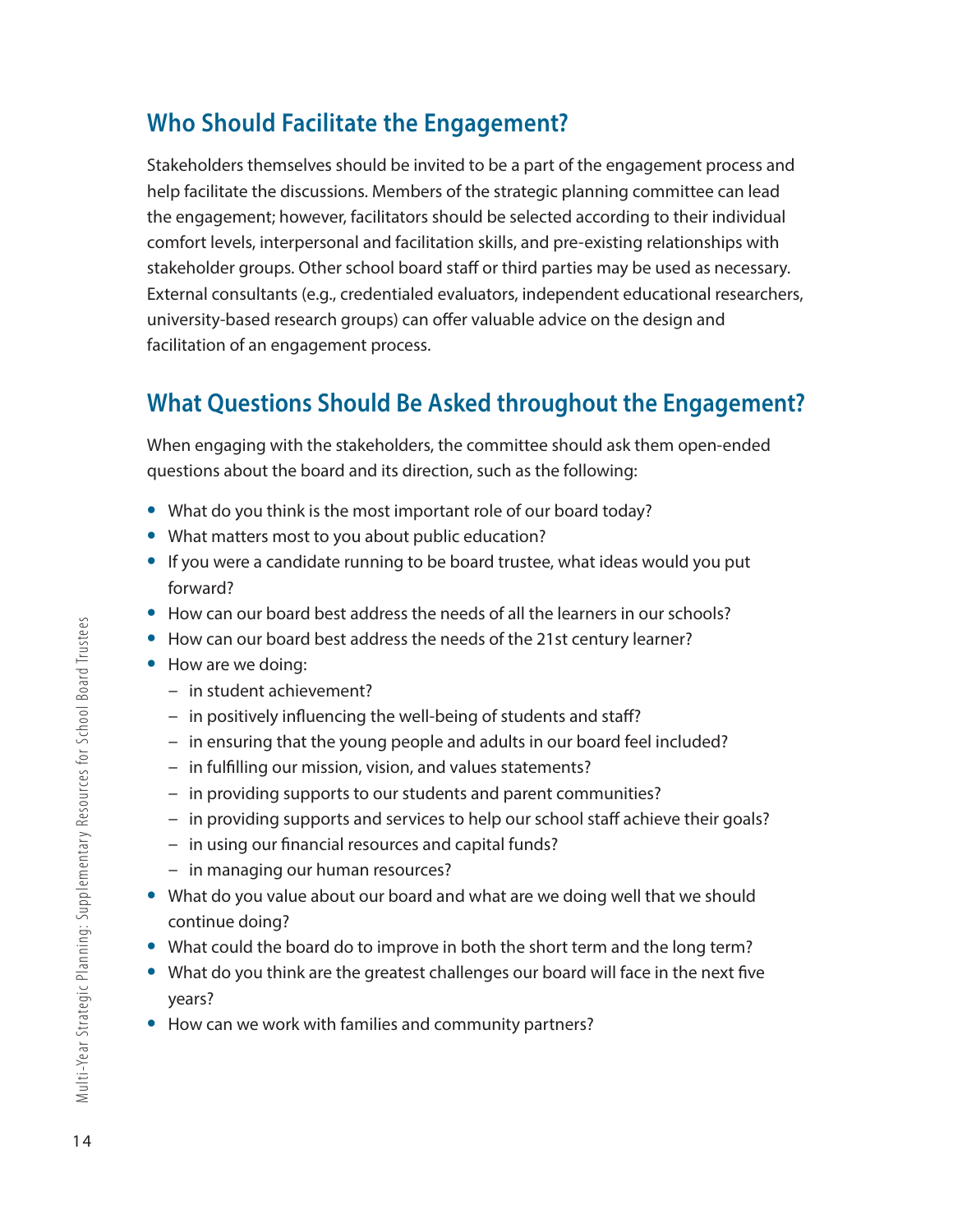#### **Other Important Considerations**

In addition to reflecting on the factors mentioned above, the committee should think through any barriers to participation that the stakeholders may have. Here are some important considerations:

- **•** What is the historical relationship between the stakeholder group and the board? Are there special issues to be carefully thought through in advance of the engagement process?
- **•** Would it be useful to offer child care on site for the duration of the meeting?
- **•** If refreshments are being served, are there any dietary restrictions to be considered?
- **•** Would it be helpful to offer a quiet space for meditation and reflection?
- **•** What other barriers may exist that would limit participation? How can we remove those barriers?

 $\mathscr{O}$ **Multi-Year Strategic Planning: A Guide for School Board Trustees**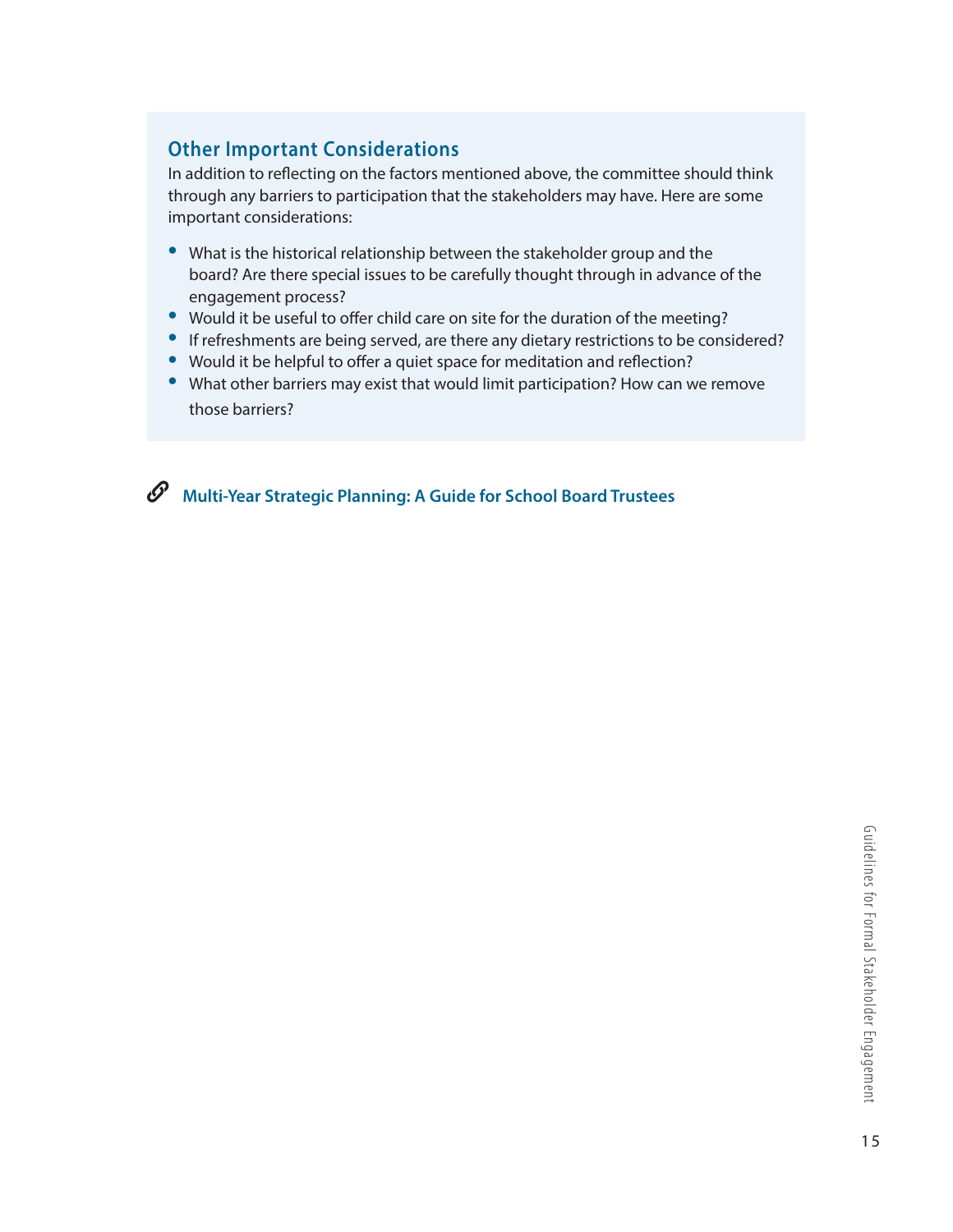

Multi-Year Strategic Planning

A Guide for School Board Trustees

# Supplementary Resource

## A Framework for Assessing Strategic Goals

When determining the strategic goals, the committee should focus on goals that are clearly defined and achievable. The goals should be complementary and present a unified vision of the future. Below is a framework for reviewing each strategic goal, based on four key considerations.

| <b>Evaluation</b>                                                                                                                                                                                                                                                                                                                                                                                                                                                                                                                                                                                                                                                                                                                                                                                                                                                                                  | Goal<br>#1 | Goal<br>#2 | Goal<br>#3 | Goal<br>#4 | Goal<br>#5 |
|----------------------------------------------------------------------------------------------------------------------------------------------------------------------------------------------------------------------------------------------------------------------------------------------------------------------------------------------------------------------------------------------------------------------------------------------------------------------------------------------------------------------------------------------------------------------------------------------------------------------------------------------------------------------------------------------------------------------------------------------------------------------------------------------------------------------------------------------------------------------------------------------------|------------|------------|------------|------------|------------|
| Fit:<br>Does the goal fit with the legislated requirements<br>for the multi-year plan?<br>Does the goal fit with ministry objectives and<br>priorities?<br>Does the goal align with the mission, vision, and<br>values statements?<br>Does the goal directly address the learning and<br>well-being needs of those who are underserved<br>and/or those not achieving their full potential?<br>Does the goal fit with stakeholder interests?<br>Does the goal fit with the other strategic goals, to<br>$\bullet$<br>present a coherent, unified strategy?<br>Does the goal fit with the mandate of the particular<br>school system, board, or authority (e.g., the Catholic<br>or French-language school system or the hospital-<br>based school authority)?<br>Will the goal ensure equity and support closing<br>achievement gaps?<br>Does the goal advance or support other dependent<br>qoals? |            |            |            |            |            |
| Investment:<br>Are the anticipated outcomes proportional to the<br>investment of money, staff, and time?<br>Does the goal promote cost savings and improved<br>efficiencies?                                                                                                                                                                                                                                                                                                                                                                                                                                                                                                                                                                                                                                                                                                                       |            |            |            |            |            |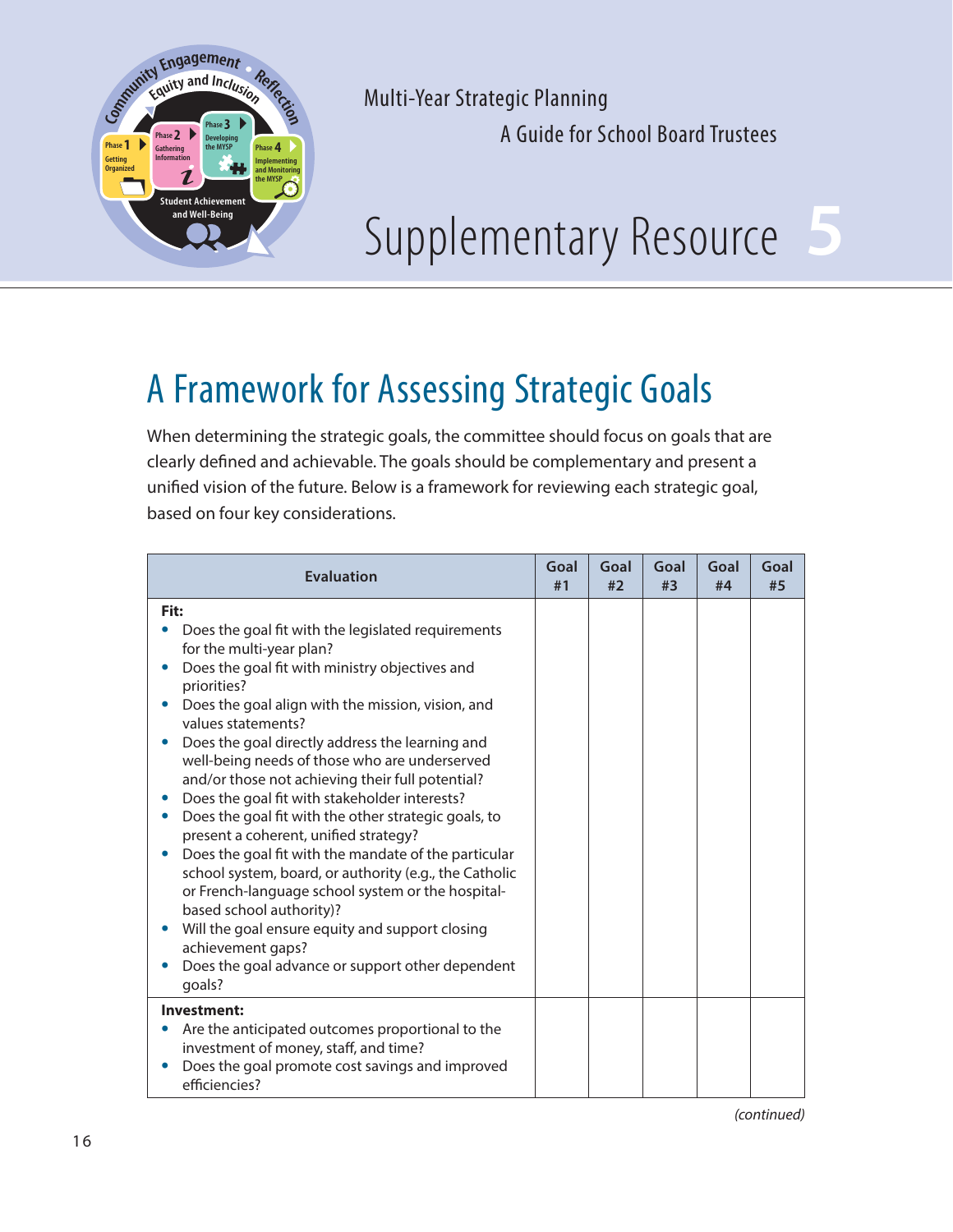*(continued)*

| <b>Evaluation</b>                                                                                                                                                                                                                                                                                                                              | Goal<br>#1 | Goal<br>#2 | Goal<br>#3 | Goal<br>#4 | Goal<br>#5 |
|------------------------------------------------------------------------------------------------------------------------------------------------------------------------------------------------------------------------------------------------------------------------------------------------------------------------------------------------|------------|------------|------------|------------|------------|
| <b>Risk:</b><br>Does the goal jeopardize stakeholder buy-in to<br>the plan?<br>Does the goal pose any risk to the quality of<br>education we deliver?<br>Could the goal be jeopardized by any changes in<br>the internal or external environment and, if so, how<br>might we mitigate these risks?                                             |            |            |            |            |            |
| <b>Feasibility:</b><br>How can this goal be operationalized through short-<br>term initiatives?<br>How can this goal be integrated in a holistic way<br>with other board improvement efforts?<br>Does the goal fit with our competencies and<br>$\bullet$<br>capacities? If not, does it give us an opportunity to<br>grow in other key areas? |            |            |            |            |            |

**Multi-Year Strategic Planning: A Guide for School Board Trustees**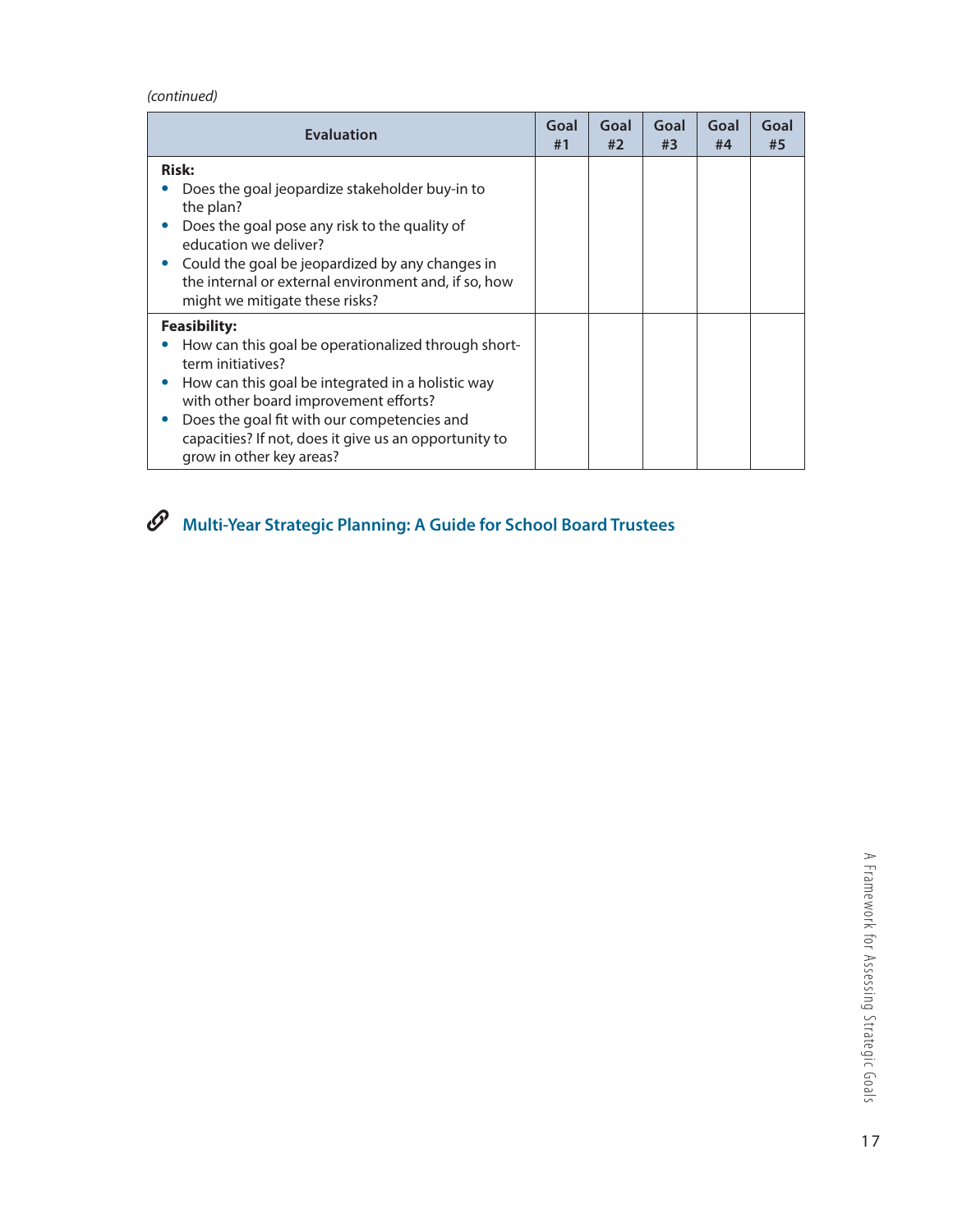

# **6**

## Key Considerations for the Communications Plan

The final, approved MYSP should be communicated to all internal and external stakeholders, to the broader education and child services community, and to the public. Everyone who was directly involved in the plan's development should receive a copy of it. A strong launch of the MYSP can effectively lay the foundation for success. The table below highlights the key considerations and effective practices involved in launching the MYSP.

| <b>Key Considerations</b>                                           | <b>Effective Practices</b>                                                                                                                                                                                                                                                                                                                                                                                                                                                                                                                                                                                                                                                  |  |  |
|---------------------------------------------------------------------|-----------------------------------------------------------------------------------------------------------------------------------------------------------------------------------------------------------------------------------------------------------------------------------------------------------------------------------------------------------------------------------------------------------------------------------------------------------------------------------------------------------------------------------------------------------------------------------------------------------------------------------------------------------------------------|--|--|
| Clear and<br>consistent messaging                                   | Develop clear messaging about the MYSP's purpose,<br>development, and monitoring. This will enable<br>students, parents, newcomers, and other community<br>members to see themselves reflected in the plan and<br>encourage their engagement.<br>Be consistent in all communications, and continually<br>refer to the mission, vision, and values statements, and<br>the strategic priorities, to give a coherent picture of<br>the board's direction. Also explain the strategic goals,<br>including the related targets, and information about<br>when updates on the plan's performance will<br>be provided.                                                             |  |  |
| Sharing of<br>the MSYP with all board staff<br>members and partners | Share the MYSP with all board staff members at in-<br>$\bullet$<br>person meetings to help increase understanding and<br>early adoption of the plan. A combination of electronic<br>and paper-based communications can further help to<br>keep staff members in the loop.<br>Meet with specific staff groups to clarify how the plan<br>will guide their work and related planning processes.<br>This will increase their understanding and support<br>of the MYSP. Staff groups may include the following:<br>principals, teachers, early childhood educators,<br>managers, unions, and school-based partners, such<br>as child care centres and child and family centres. |  |  |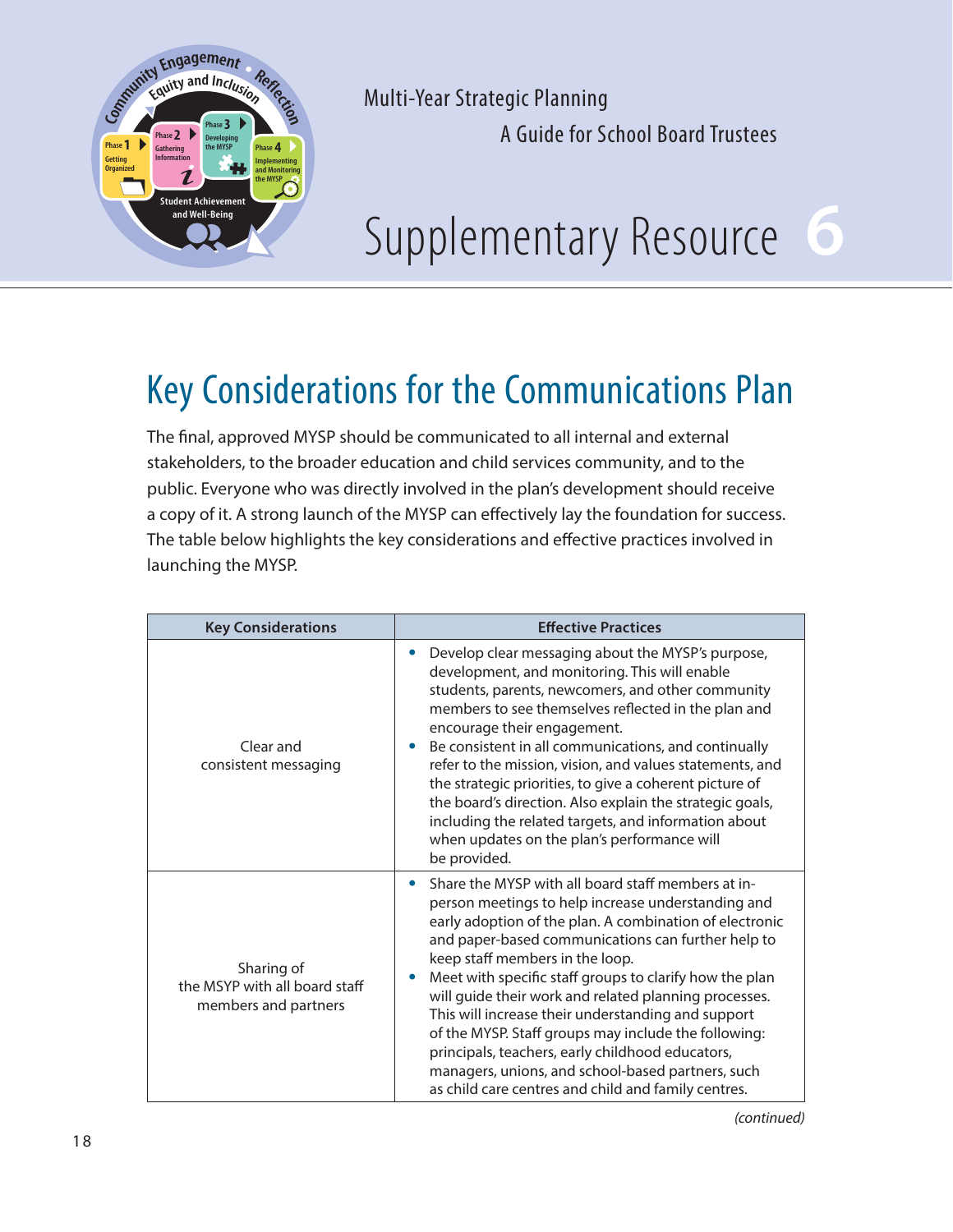#### *(continued)*

| <b>Key Considerations</b>                    | <b>Effective Practices</b>                                                                                                                                                                                                                                                    |
|----------------------------------------------|-------------------------------------------------------------------------------------------------------------------------------------------------------------------------------------------------------------------------------------------------------------------------------|
| A multifaceted communications<br>approach    | Use different methods and formats to communicate<br>the MYSP and help increase understanding of it $-$ for<br>example, in-person meetings and presentations,<br>electronic communications, news releases, written<br>summaries and reports, posters, and signs.               |
| Ongoing formal and informal<br>communication | Reiterate the importance of the MYSP in all reports<br>and documents and at presentations, meetings,<br>and workshops.<br>Refer to the MYSP in board blog posts and newsletters.<br>$\bullet$<br>Clearly connect board activities with the goals of<br>$\bullet$<br>the MYSP. |



## **Multi-Year Strategic Planning: A Guide for School Board Trustees**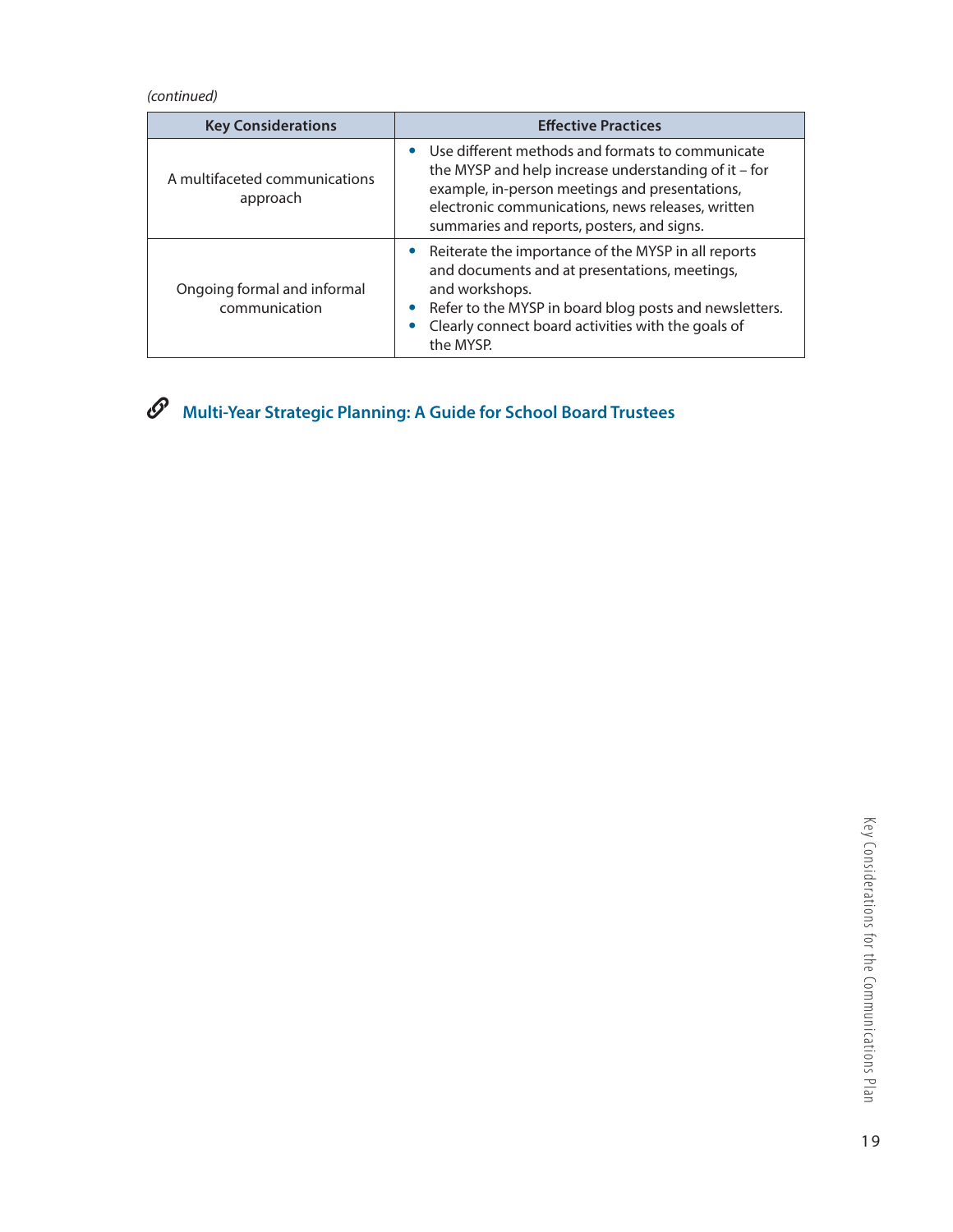

# **Pand Well-Being**

## Tips on Understanding Detailed Logic Models

In Phase 4 of the MYSP process as described in *Multi-Year Strategic Planning: A Guide for School Board Trustees*, it is recommended that the director of education, in collaboration with senior administrators, develop detailed logic models for each strategic goal. Logic models visually map out the logic of how resources will be used in order to achieve the desired strategic goals. They show how success will be measured, and thus lay the foundation for a well-designed, well-implemented course of action that directors can monitor and report on.

The following pages provide an overview of what detailed logic models are and how they work. Note that the high-level logic model of the MYSP that the committee creates in Phase 3 is not detailed; however, it is helpful for all trustees to have an understanding of detailed logic models. Logic models have specific terms associated with them, and these terms are defined in the guide when they are first used.

## **Start with Outcomes**

When developing logic models, backwards planning – starting with the end in mind – is essential. The first step is to identify the desired outcomes, and the next is to plan how those outcomes will be achieved and measured.

Focusing on outcomes ensures that boards are making the changes that will bring success. By identifying the desired outcomes, and by tracking progress towards these outcomes, boards can assess whether an initiative was effective and whether investments in it were worthwhile and efficient. The systems created to monitor implementation and measure key outcomes will help to continually improve initiatives.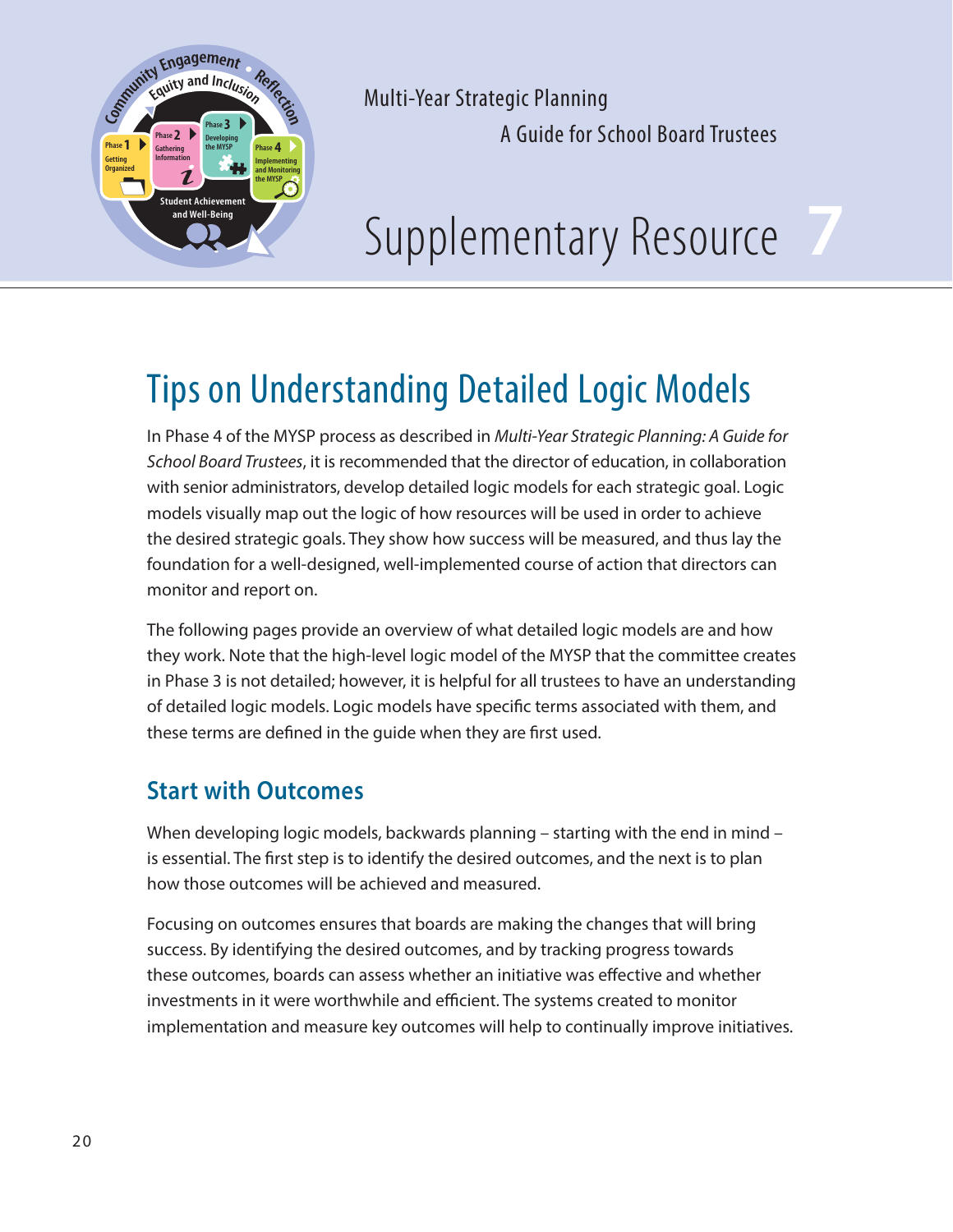## **Consider** *How* **and** *Why* **Change Will Happen**

When directors develop logic models for each strategic goal, they should think about an initiative's **theory of change** – the assumptions about *how* and *why* an initiative will have the desired outcome.

In the graphic below, the "so that" progression reflects a step-by-step approach to articulating a theory of change for a healthy-eating initiative based on providing more vegetables in the student cafeteria (an input) in order to improve student achievement and well-being (the ultimate outcome).



## **Know the Difference Between Outputs and Outcomes**

When designing detailed logic models, directors should clearly distinguish between **outputs** and **outcomes**. While outputs are the measurable results indicating that the initiative took place, outcomes are the changes that occurred because of the initiative. The box below illustrates the difference and also suggests what questions should be asked when evaluating outputs and outcomes.

#### **OUTPUTS**

#### **How much was done?**

- **•** number of reports produced
- **•** number of students who participated

#### **Was the initiative done efficiently?**

- **•** cost per student
- **•** percentage of responses

#### **OUTCOMES**

#### **What was the impact?**

- **•** number of people changing their behaviour
- **•** number of students better off

#### **Was the initiative effective?**

- **•** percentage of people changing their behaviour
- **•** percentage of students better off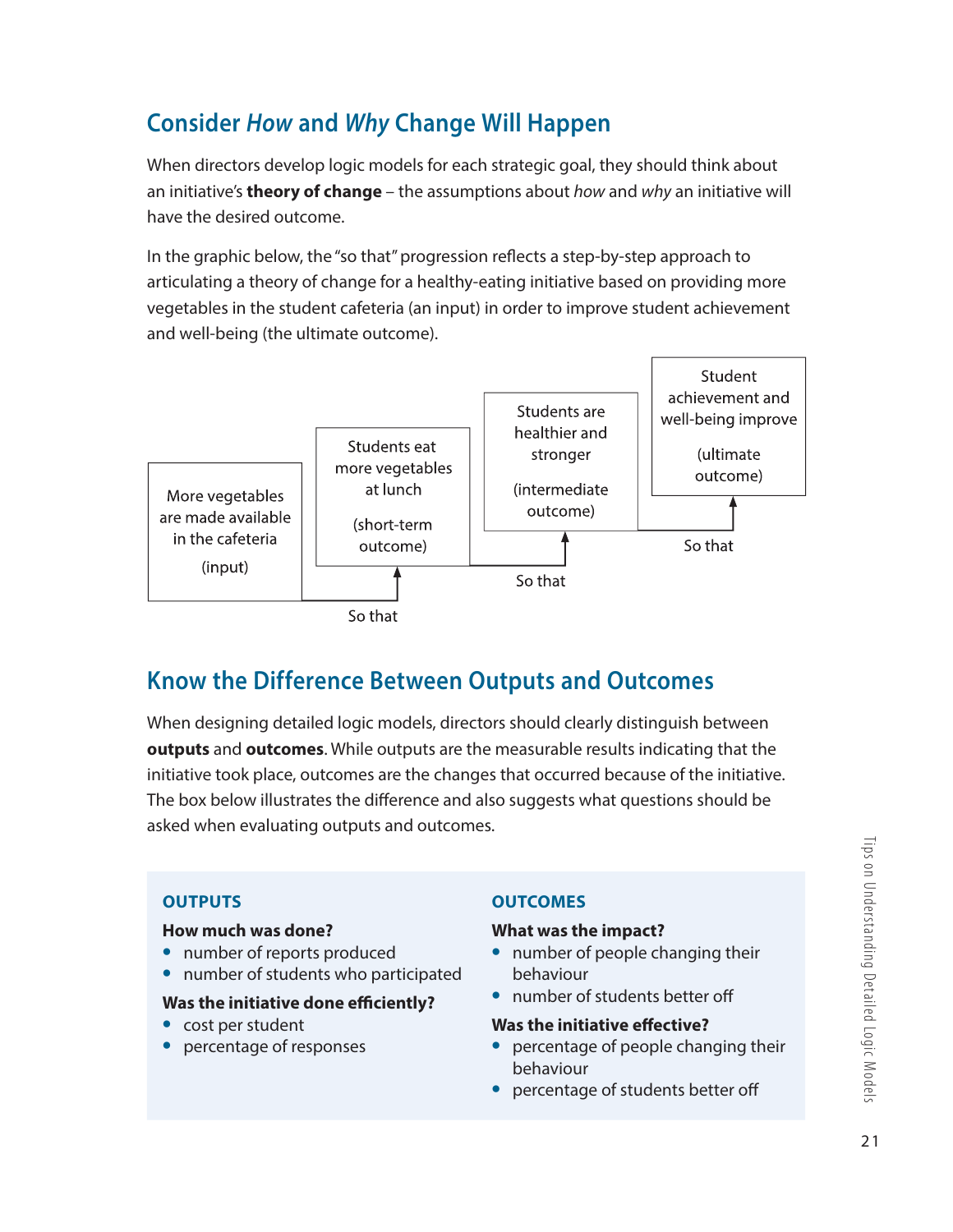### **Decide** *What* **and** *How* **to Measure**

Performance measures are a key part of more detailed logic models. They make progress (or the lack of it) visible. While it is possible to develop ways of measuring every conceivable or desirable outcome of an initiative, the process of tracking and reporting all possible indicators would be cumbersome and not necessarily useful. The director should be precise in determining *what* needs to measured and reported on. It is recommended that performance measures be used in cases where **the work of tracking and reporting on the data is proportional to the value of the result in informing decision making**.

Deciding exactly *how* to measure progress on the selected outcomes is also key. Here are some important considerations:

- **•** Select performance measures that provide **valid and reliable results** on progress towards achieving the outcomes.
- **•** Ensure that the performance measures are **easy to understand**.
- **•** Choose measures that are **sensitive** capable of measuring differences and change over time.

## **Develop the Performance Measures and Data Collection Tools**

**How will the director know if progress has been made? Performance measures demonstrate whether the outcomes have been realized**. They are the comparative difference in data; they show the effectiveness of each initiative – that is, whether it achieved what it was intended to achieve. To ensure focused and reliable monitoring, the director and senior administrators should make sure every outcome statement specifies multiple methods of assessment, with clearly identified performance measures.

It can save time and resources to leverage **data collection tools** already in use; however, the director may decide that it is necessary to develop new tools and structures for collecting data, which can also be used at the operational level. Some quantitative tools include Education Quality and Accountability Office (EQAO) scores, credit accumulation information, and pass rates. When it comes to the less measurable, more subjective aspects of student learning, development, and well-being, qualitative data collection tools, such as surveys, online community boards, focus groups, or interviews, can be developed. See pages 7–8 for a list of suggested data collection tools.

Once performance measures and data collection tools are developed, they should be used to identify a baseline and set targets.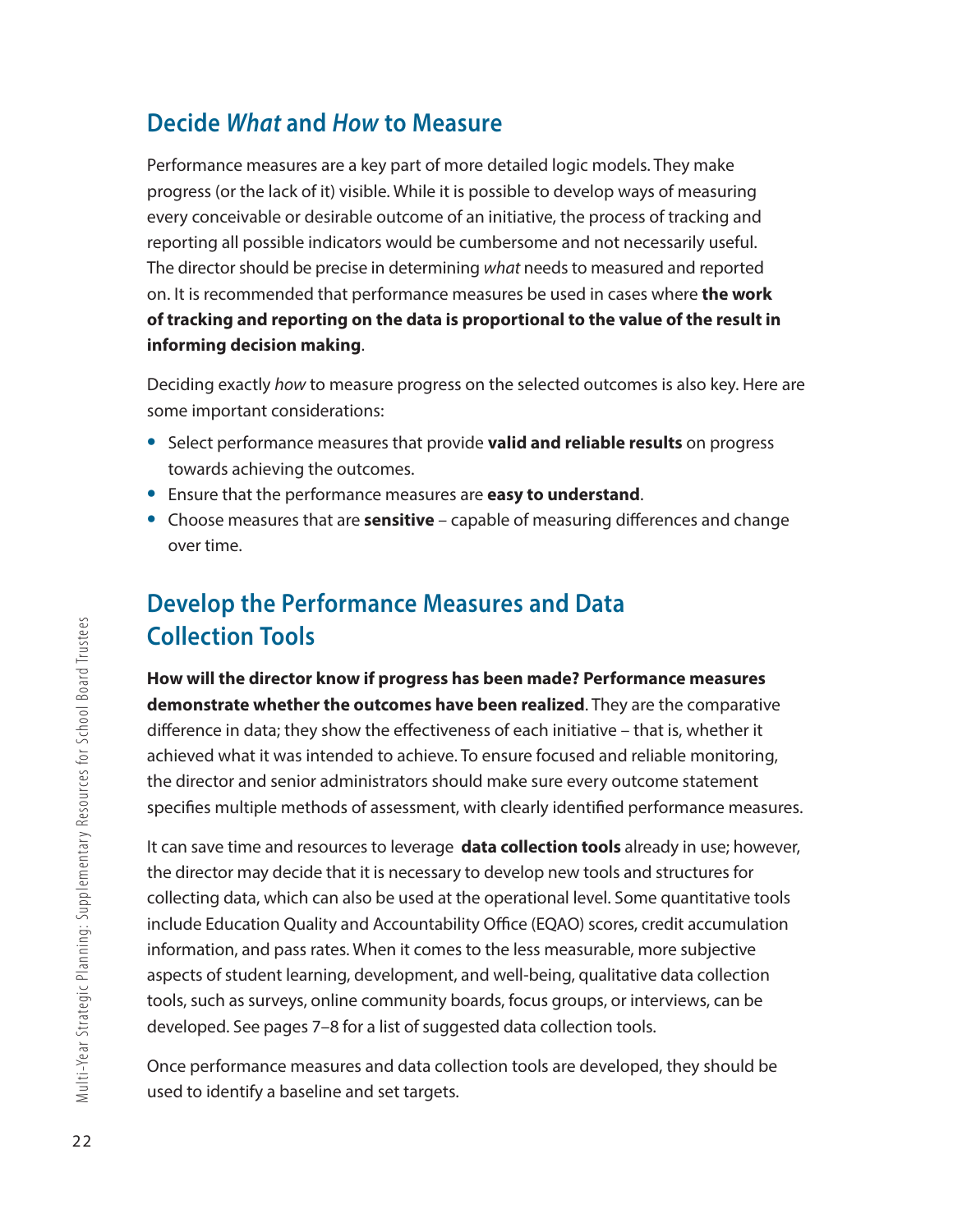#### **Identify a Baseline and Set Targets**

The baseline is the starting point for measurement. It reflects the current status of a goal and is based on the performance measures and the data collected. Ideally, the baseline is determined prior to the implementation of an initiative. However, it may be simply a measure from a set span of time (e.g., 2007–08), against which all subsequent measures can be compared.

With the baseline in mind, the director and senior administrators work together to establish targets. Because targets have a time frame, they provide motivation to achieve the goals. For the MYSP logic model that the committee creates in Phase 3, each goal should have one or two related targets. For the detailed logic models that the director develops for each strategic goal in Phase 4, specific initiatives should have specific targets. All targets should be a stretch but reachable.

In the event that an initiative has reached its target, or is performing better than comparable initiatives, the target should be re-examined and a new target set, one that will continue to motivate the board and drive progress.

#### **Name Champions and Develop Reporting Structures**

It is important for the director to name the individual(s) who will hold responsibility for each initiative and to identify *how* and *how often* progress on each initiative will be reported to the director and to the board of trustees. Having these structures in place eases the flow of information and ensures that each initiative is monitored, tracked, and reported on. It also helps to ensure that all decision making is based on evidence. Note that when the committee creates the high-level logic model in Phase 3, the reporting structures should be based on the type and frequency of reports needed from the director. In Phase 4, when the director creates a detailed logic model for each strategic goal, the reporting structures should be based on the type and frequency of reports needed from the senior administrators.

## **Assess the Data**

With performance measures and data collection tools in place, monitoring becomes simpler and more effective. If performance measurement indicates that the initiative is not achieving the expected outcomes, it may be useful to re-examine the initiative's theory of change before concluding that the initiative is not effective. It may be that the logic underlying the initiative is faulty, or that the initiative is not being implemented as intended.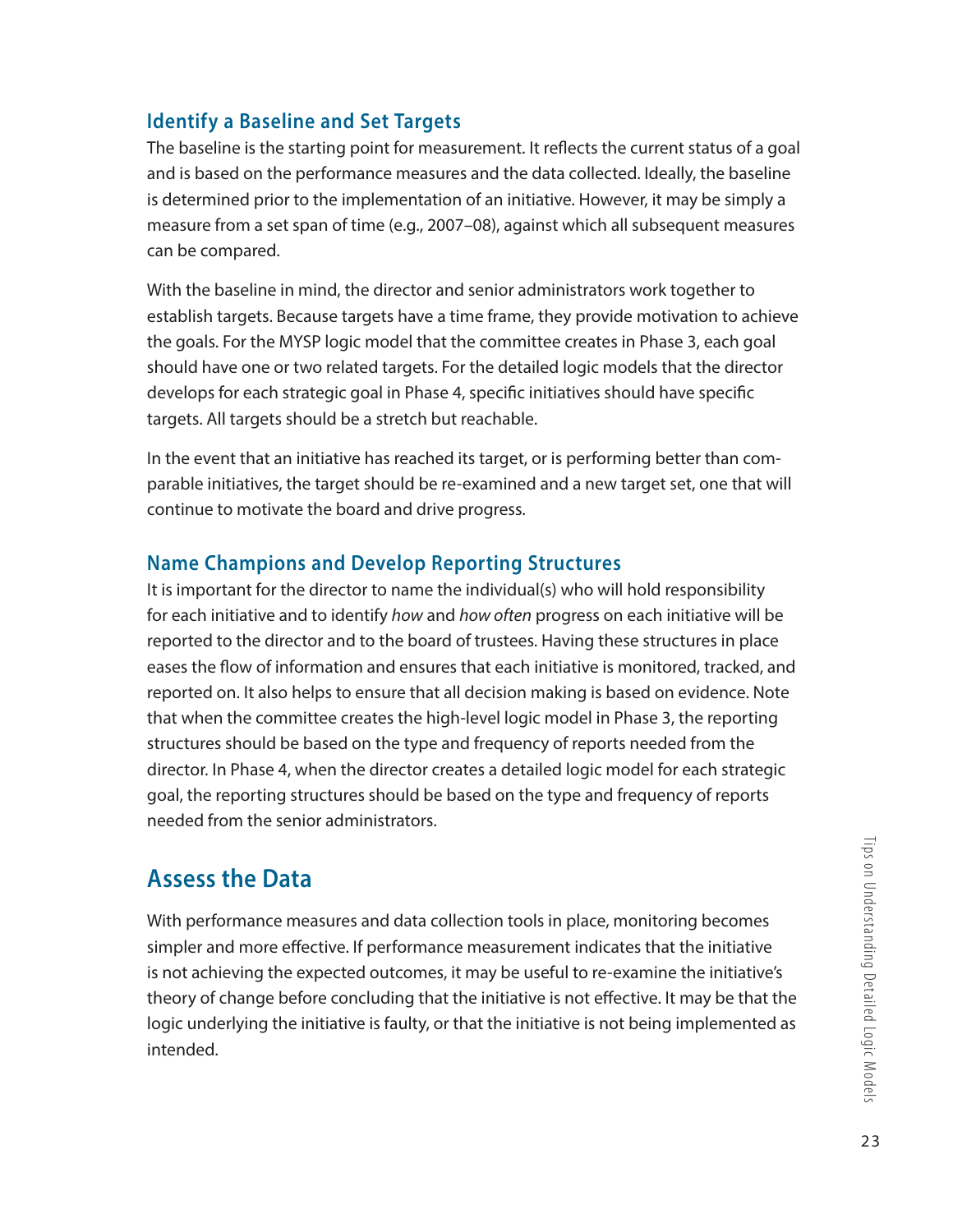More specifically, when performance results do not demonstrate progress in the anticipated direction, consider:

- **•** Were the right measures used?
- **•** Is the theory of change flawed?
- **•** Were the inputs and initiatives sufficient in terms of quantity or intensity to yield the expected outputs and outcomes?
- **•** Was the initiative implemented according to plan? Was the logic model followed?
- **•** Is more communication, staff training, or another input needed?
- **•** Did unexpected circumstances influence the implementation and, therefore, the outcomes?

## **Engage in Evaluative Thinking**

Developing logic models for strategic planning and evaluation is just one step; it allows the director to make progress visible. Once performance measures are in place, boards should focus on continuous improvement by embedding evaluative thinking into the annual cycle. Evaluative thinking is the process of placing systematic, intentional, and ongoing attention on the expected results. It is critical thinking that focuses on how results are achieved, what evidence is needed to inform future actions, and how to improve future results.

Evaluative thinking uses performance measurement information to help set agreedupon performance goals and develop mechanisms for feedback, so that implementation of the plan can be adjusted according to the performance results. Outcomes and targets are regularly revisited to ensure a constant focus on quality and improvement and to enhance the efficiency and effectiveness of the MYSP.

In other words, the practice of performance measurement includes ongoing tracking so that boards can monitor and report on their measures and targets, act on results, and watch for any changes that may occur. Throughout this process, the end goal is always to drive continuous, evidence-based improvements.

When using performance measurement, boards can consider the following:

- **•** Has performance changed over time?
- **•** If so, by how much? In which direction?
- **•** If nothing had been done, would the results have been the same?
- **•** Should more resources have been invested in achieving a particular objective? If so, would new initiatives be needed?
- **•** Can similar results be found elsewhere (e.g., in other jurisdictions, in academic studies)?

#### P **Multi-Year Strategic Planning: A Guide for School Board Trustees**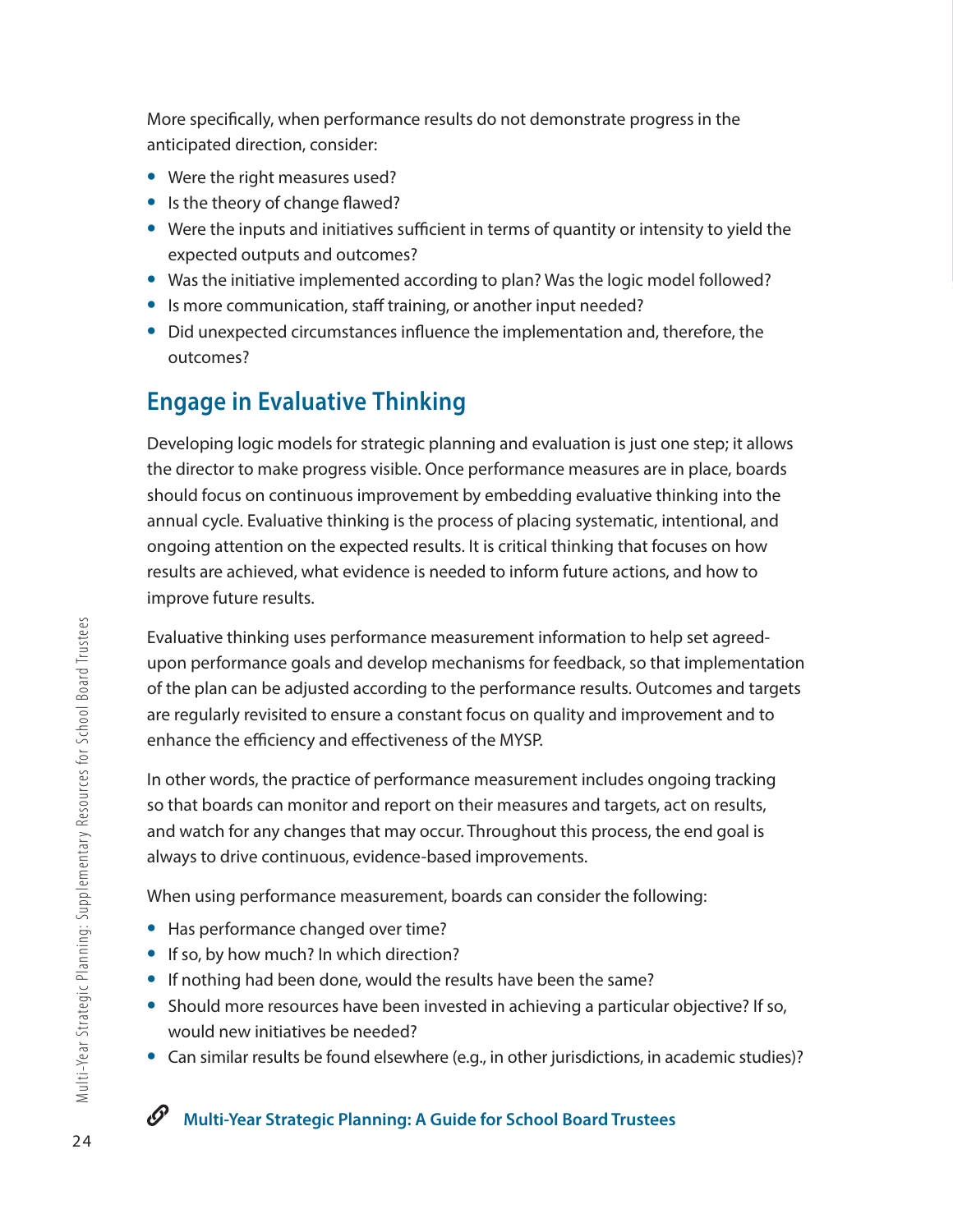

# **8**

## Sample Templates for the Director of Education's Regular Reports

The director of education should report to the board of trustees on a semi-annual or quarterly basis on progress towards the strategic priorities and goals outlined in the MYSP. Provided in the following pages are three types of reporting templates designed for this purpose. The templates contain the same elements but are organized differently. Sample content is provided in the third template.

Templates such as these help the director to do the following:

- **•** develop a summary of the status of all the strategic goals
- **•** develop a detailed explanation of why each strategic goal is (or is not) on target
- **•** explain what the administration will do to maintain positive performance (or to address underperformance)

When completing the templates, icons or colours can be used to represent the status of each strategic goal. Here are two possible options:

Shading with traffic light colours:

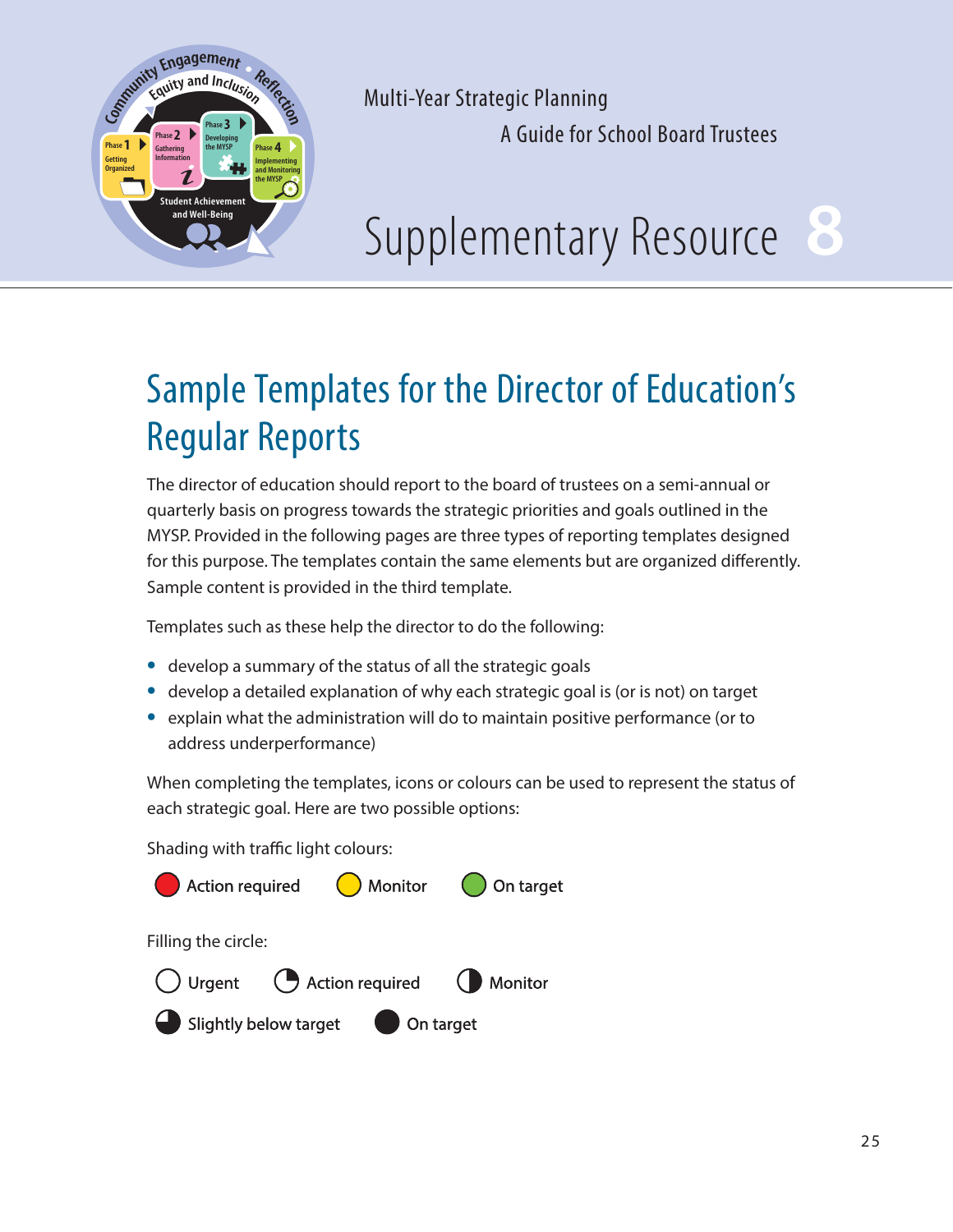## **Sample Reporting Template #1**

| <b>Our Mission</b> |  |
|--------------------|--|
| <b>Our Vision</b>  |  |
| <b>Our Values</b>  |  |

#### **Overall Summary of Performance**

| <b>Strategic</b><br><b>Priority</b> | <b>Strategic</b><br>Goal | <b>Status</b> | Performance<br>Indicator(s) | <b>Next Steps</b> |
|-------------------------------------|--------------------------|---------------|-----------------------------|-------------------|
|                                     | Goal 1.1                 |               |                             |                   |
| Priority 1                          | Goal 1.2                 |               |                             |                   |
|                                     | Goal 1.3                 |               |                             |                   |
|                                     | Goal 2.1                 |               |                             |                   |
| Priority 2                          | Goal 2.2                 |               |                             |                   |
|                                     | Goal 2.3                 |               |                             |                   |
|                                     | Goal 3.1                 |               |                             |                   |
| Priority 3                          | Goal 3.2                 |               |                             |                   |
|                                     | Goal 3.3                 |               |                             |                   |

#### **Additional Information on Strategic Goals**

| <b>Strategic</b><br>Goal | <b>Status</b> | <b>Reasons for Success or</b><br>Underperformance | <b>Action Plan to Maintain Success</b><br>or to Address Issues |
|--------------------------|---------------|---------------------------------------------------|----------------------------------------------------------------|
| Goal $1.1$               |               |                                                   |                                                                |
| Goal $1.2$               |               |                                                   |                                                                |
| Goal $1.3$               |               |                                                   |                                                                |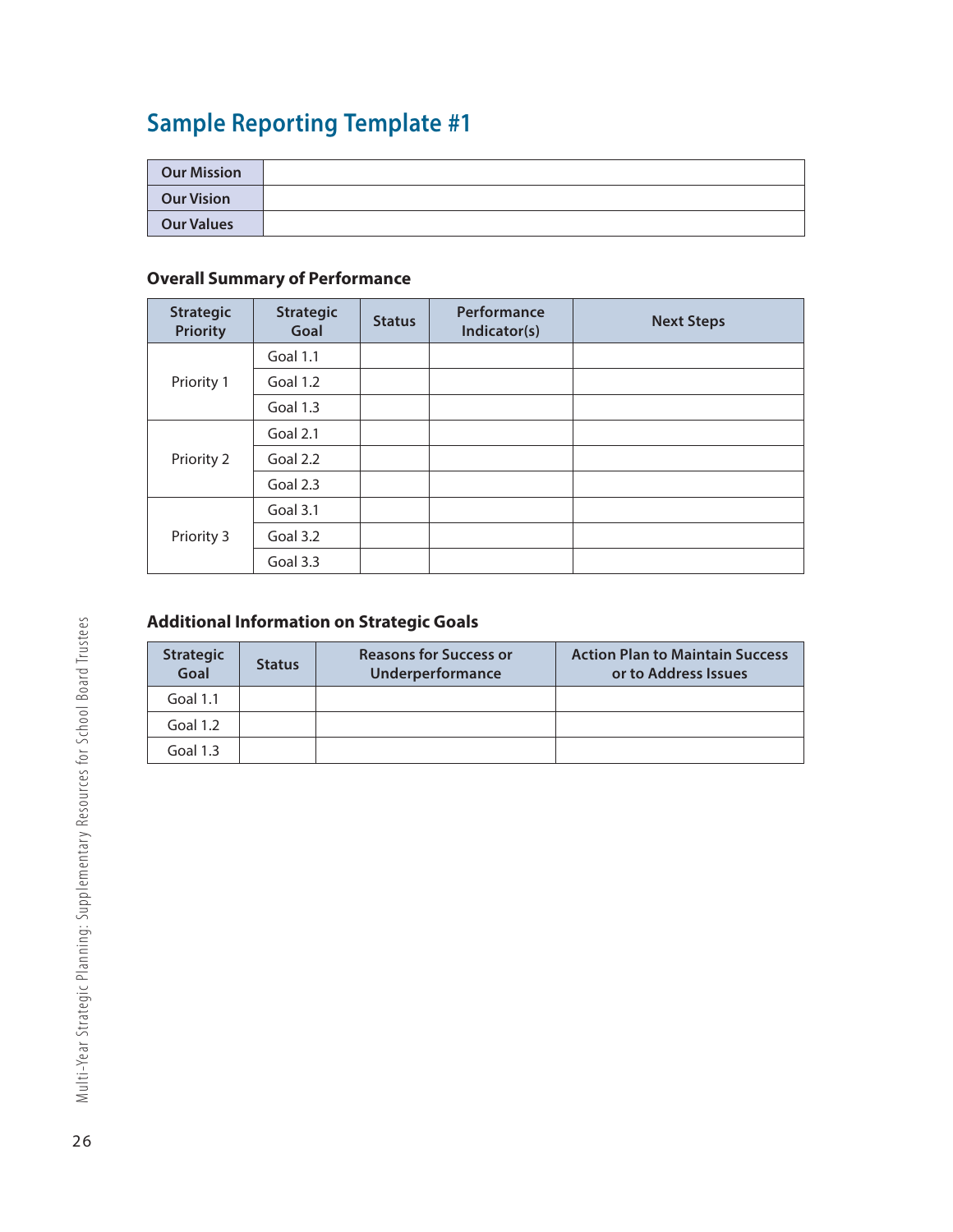## **Sample Reporting Template #2**

| <b>Our Mission</b> |  |
|--------------------|--|
| <b>Our Vision</b>  |  |
| <b>Our Values</b>  |  |

#### **Overall Summary of Performance**

| <b>Reporting Period   Overall Status  </b> | <b>Comments</b> |
|--------------------------------------------|-----------------|
| Current                                    |                 |
| Previous                                   |                 |

#### **Strategic Priority #1**

| <b>Strategic Goal</b> | <b>Status</b> | Performance Indicator(s) | <b>Next Steps</b> |
|-----------------------|---------------|--------------------------|-------------------|
| <b>Goal 1.1</b>       |               |                          |                   |
| Goal 1.2              |               |                          |                   |
| Goal 1.3              |               |                          |                   |

#### **Strategic Priority #2**

| <b>Strategic Goal</b> | <b>Status</b> | Performance Indicator(s) | <b>Next Steps</b> |
|-----------------------|---------------|--------------------------|-------------------|
| Goal $2.1$            |               |                          |                   |
| Goal 2.2              |               |                          |                   |
| Goal 2.3              |               |                          |                   |

#### **Strategic Priority #3**

| <b>Strategic Goal</b> | <b>Status</b> | Performance Indicator(s) | <b>Next Steps</b> |
|-----------------------|---------------|--------------------------|-------------------|
| Goal 3.1              |               |                          |                   |
| Goal 3.2              |               |                          |                   |
| Goal $3.3$            |               |                          |                   |

#### **Additional Information on Strategic Goals**

| <b>Strategic</b><br>Goal | <b>Status</b> | <b>Reasons for Success or</b><br>Underperformance | <b>Action Plan to Maintain Success</b><br>or to Address Issues |
|--------------------------|---------------|---------------------------------------------------|----------------------------------------------------------------|
| Goal 1.1                 |               |                                                   |                                                                |
| Goal $1.2$               |               |                                                   |                                                                |
| Goal $1.3$               |               |                                                   |                                                                |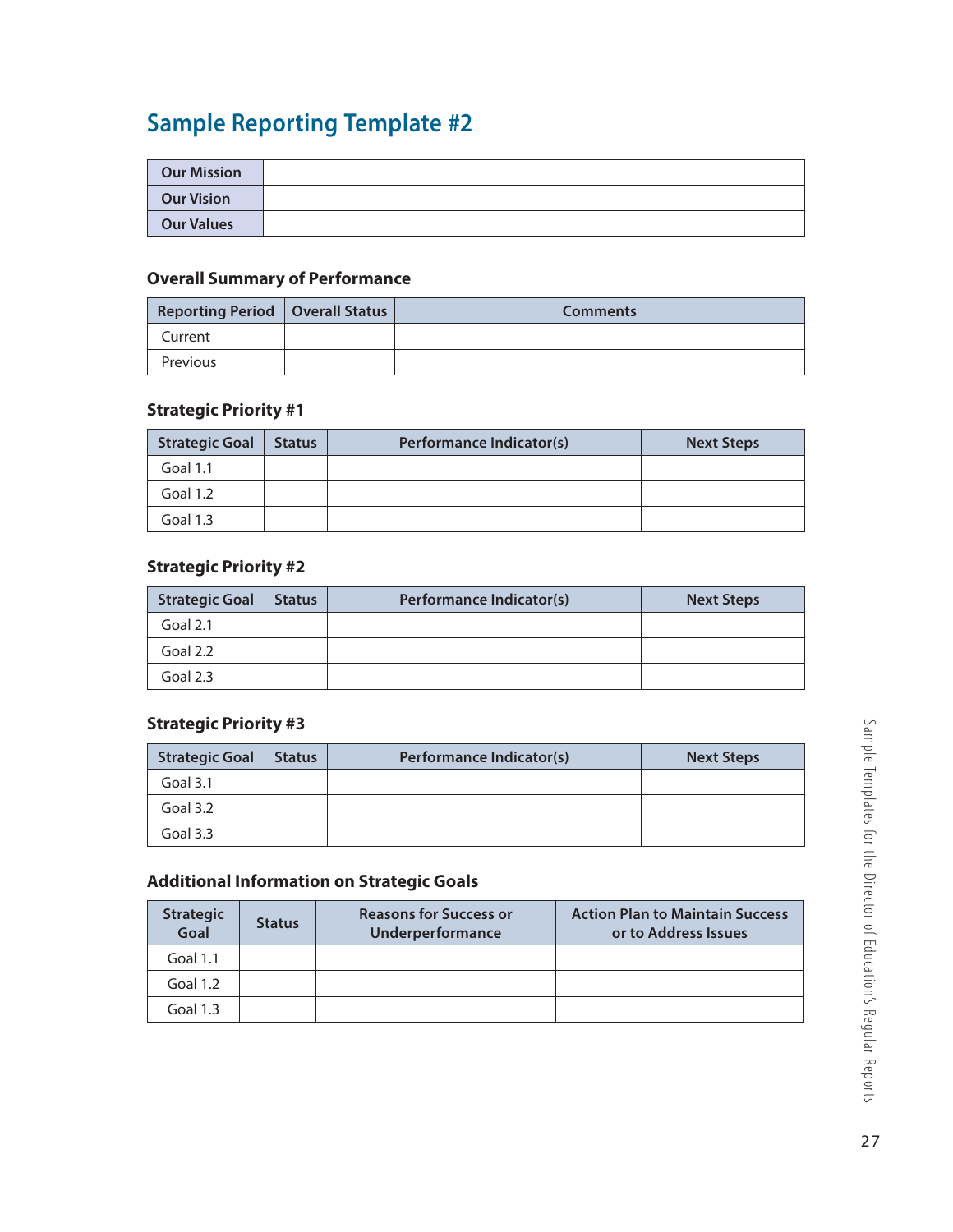## **Sample Reporting Template #3**

*Note that sample content is included in this sample template.*

| <b>Our Mission</b> | We are committed to ensuring that every student reaches their full potential,<br>becomes a lifelong learner, and is a responsible and active citizen of the<br>community. |
|--------------------|---------------------------------------------------------------------------------------------------------------------------------------------------------------------------|
| <b>Our Vision</b>  | We will work together with our students to sustain a dynamic culture of<br>excellence, success for all, and responsibility.                                               |
| <b>Our Values</b>  | Collaboration, Fairness, Respect, Responsibility, Openness                                                                                                                |

#### **Overall Performance Summary: Status of Goals**

| <b>Reporting</b><br><b>Period</b> | <b>Action</b><br><b>Required</b> | <b>Monitor</b> | <b>On Target</b> | Overall        | <b>Trend</b>  |
|-----------------------------------|----------------------------------|----------------|------------------|----------------|---------------|
| Current                           |                                  |                |                  | <b>Monitor</b> |               |
| Previous                          |                                  |                |                  | <b>Monitor</b> | $\rightarrow$ |

#### **Strategic Priority #1 – Increasing Student Achievement**

#### **Strategic Goals**

| Goal 1.1 | Improve the literacy and numeracy skills of Grade 3 students                               |
|----------|--------------------------------------------------------------------------------------------|
| Goal 1.2 | Ensure equitable outcomes for all students by reducing systemic barriers to<br>achievement |
| Goal 1.3 | Use technology to improve learning opportunities in schools                                |

#### **Performance Summary: Status of Goals**

| <b>Reporting</b><br><b>Period</b> | <b>Action</b><br><b>Required</b> | <b>Monitor</b> | <b>On Target</b> | Overall        | <b>Trend</b> |
|-----------------------------------|----------------------------------|----------------|------------------|----------------|--------------|
| Current                           |                                  |                |                  | <b>Monitor</b> | —            |
| Previous                          |                                  |                |                  | <b>Monitor</b> | —            |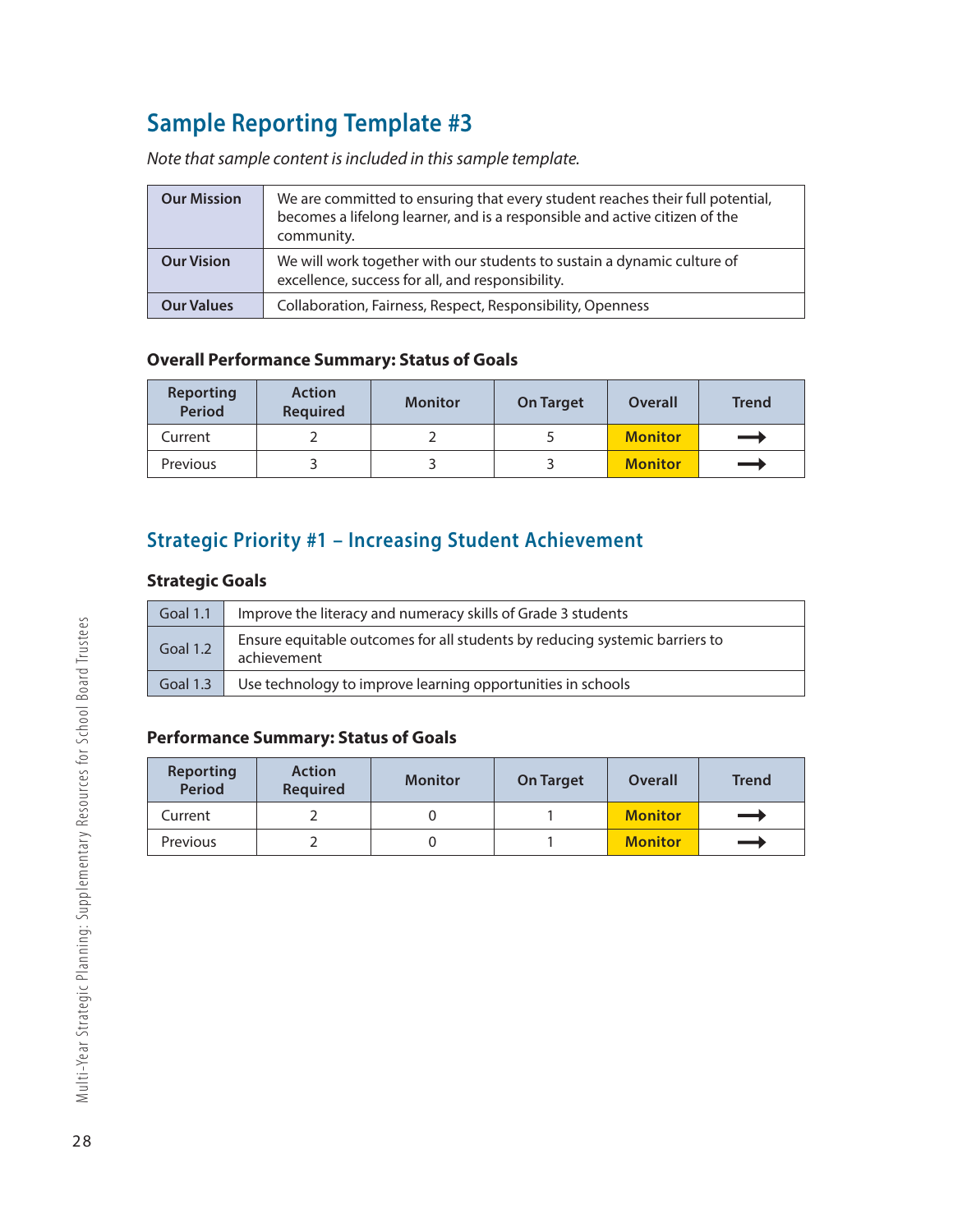#### **Status of Each Goal**

| Goal                                                                                                          | <b>Prior Status</b>       | <b>Current Status</b>     | <b>Trend</b> | Comment                                                                                                                                                                                                                                                                       |
|---------------------------------------------------------------------------------------------------------------|---------------------------|---------------------------|--------------|-------------------------------------------------------------------------------------------------------------------------------------------------------------------------------------------------------------------------------------------------------------------------------|
| 1.1 Improve<br>the literacy<br>and numeracy<br>skills of Grade 3<br>students                                  | On target                 | On target                 |              | EQAO data shows an average<br>increase of 7% in numeracy<br>scores for Grade 3 students. This<br>is 2 percentage points above the<br>board target of 5%.                                                                                                                      |
| 1.2 Ensure<br>equitable<br>outcomes for<br>all students<br>by reducing<br>systemic barriers<br>to achievement | <b>Action</b><br>required | <b>Action</b><br>required |              | In literacy, girls continue to<br>outperform boys in both the<br>elementary and secondary<br>panels by an average of 9%. The<br>difference in EQAO performance<br>between Indigenous and<br>non-Indigenous students has<br>narrowed only slightly (0.5<br>percentage points). |
| 1.3 Use<br>technology to<br>improve learning<br>opportunities in<br>schools                                   | <b>Action</b><br>required | <b>Action</b><br>required |              | The new computer lab has had<br>multiple technical challenges and<br>an issue with an Internet firewall.                                                                                                                                                                      |

### **Strategic Priority #2 – Fostering a Respectful and Responsible Learning and Working Environment**

#### **Strategic Goals**

| Goal 2.1             | Create positive school climates that support student character development and<br>feelings of safety in the classroom |
|----------------------|-----------------------------------------------------------------------------------------------------------------------|
| Goal 2.2 $\parallel$ | Increase staff satisfaction and development opportunities                                                             |
| Goal 2.3 $\parallel$ | Reduce conflict and increase relationship development among students                                                  |

#### **Performance Summary: Status of Goals**

| <b>Reporting</b><br><b>Period</b> | <b>Action</b><br>Required | <b>Monitor</b> | <b>On Target</b> | Overall        | <b>Trend</b> |
|-----------------------------------|---------------------------|----------------|------------------|----------------|--------------|
| Current                           |                           |                |                  | On target      |              |
| Previous                          |                           |                |                  | <b>Monitor</b> | _            |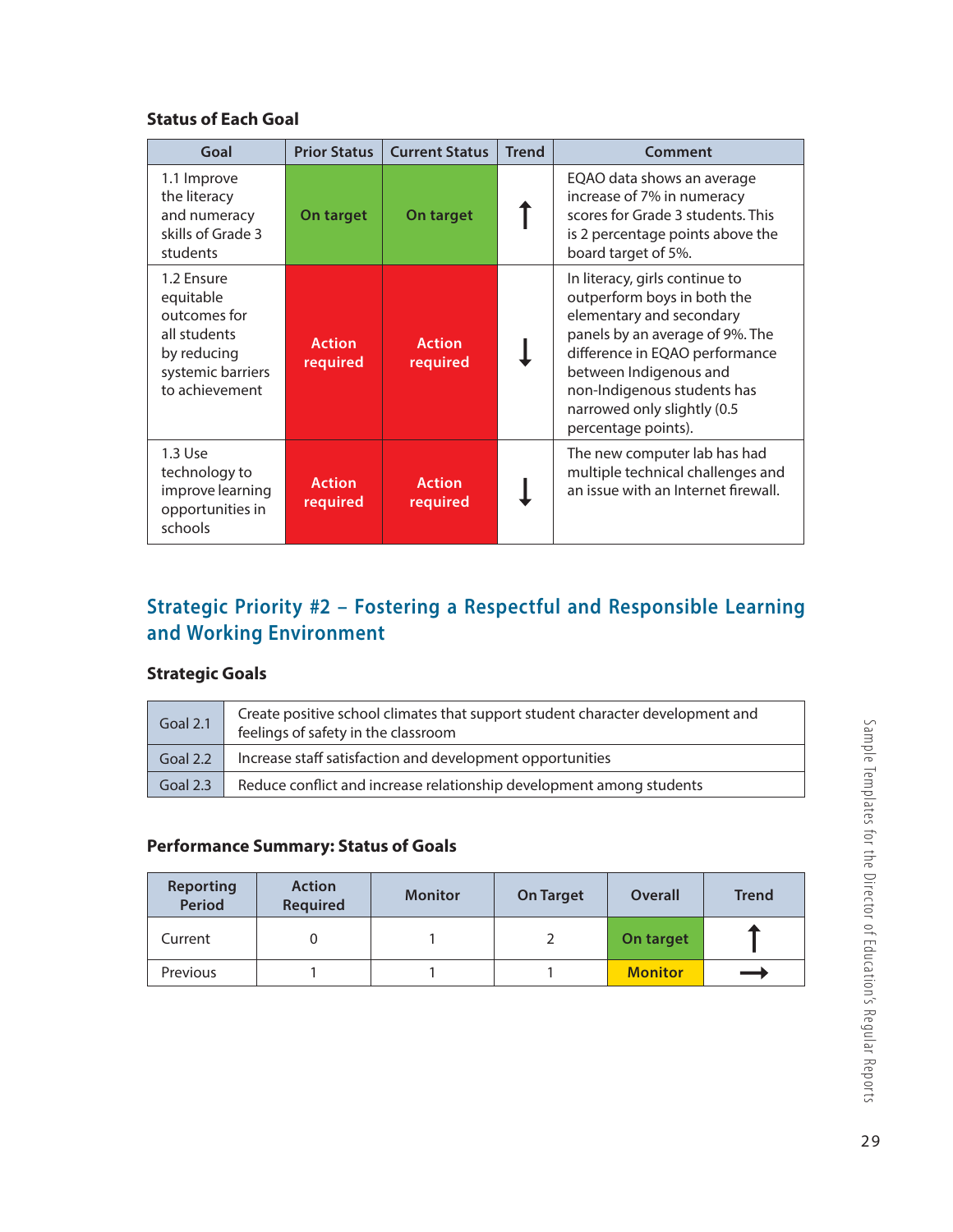#### **Status of Each Goal**

| Goal                                                                                                                                           | <b>Prior Status</b>       | <b>Current Status</b> | <b>Trend</b> | Comment                                                                                                                                                                                                                                                                                            |
|------------------------------------------------------------------------------------------------------------------------------------------------|---------------------------|-----------------------|--------------|----------------------------------------------------------------------------------------------------------------------------------------------------------------------------------------------------------------------------------------------------------------------------------------------------|
| 2.1 Create<br>positive school<br>climates that<br>support student<br>character<br>development<br>and feelings<br>of safety in the<br>classroom | <b>Action</b><br>required | <b>Monitor</b>        |              | The results of the school climate<br>survey show a 5% increase in the<br>number of students who feel safe<br>at school. The board's target is a<br>12% increase within the next 2<br>years.                                                                                                        |
| 2.2 Increase staff<br>satisfaction and<br>development<br>opportunities                                                                         | <b>Monitor</b>            | On target             |              | The human resources department<br>successfully implemented the<br>new onboarding process and<br>training for new staff. The number<br>of new staff who reported feeling<br>competent in their role within the<br>first 6 months increased by 13%,<br>compared with last year.                      |
| 2.3 Reduce<br>conflict and<br>increase<br>relationship<br>development<br>among students                                                        | On target                 | On target             |              | The Buddy Bench program has<br>successfully reduced incidents of<br>conflict during playground recess<br>by 13%, compared with last year.<br>Anecdotal reports from teachers<br>indicate that fewer students are<br>playing by themselves and more<br>inter-grade relationships are<br>developing. |

### **Strategic Priority #3 – Using Our Resources Responsibly**

#### **Strategic Goals**

| Goal 3.1   | Reduce waste production and energy consumption in our schools                                    |
|------------|--------------------------------------------------------------------------------------------------|
| Goal $3.2$ | Use financial resources and capital funds effectively so that the board stays on budget          |
| Goal 3.3   | Ensure that our accommodation review process is transparent and involves<br>community engagement |

#### **Performance Summary: Status of Goals**

| <b>Reporting</b><br><b>Period</b> | <b>Action</b><br><b>Required</b> | <b>Monitor</b> | <b>On Target</b> | Overall        | <b>Trend</b> |
|-----------------------------------|----------------------------------|----------------|------------------|----------------|--------------|
| Current                           |                                  |                |                  | On target      |              |
| Previous                          |                                  |                |                  | <b>Monitor</b> |              |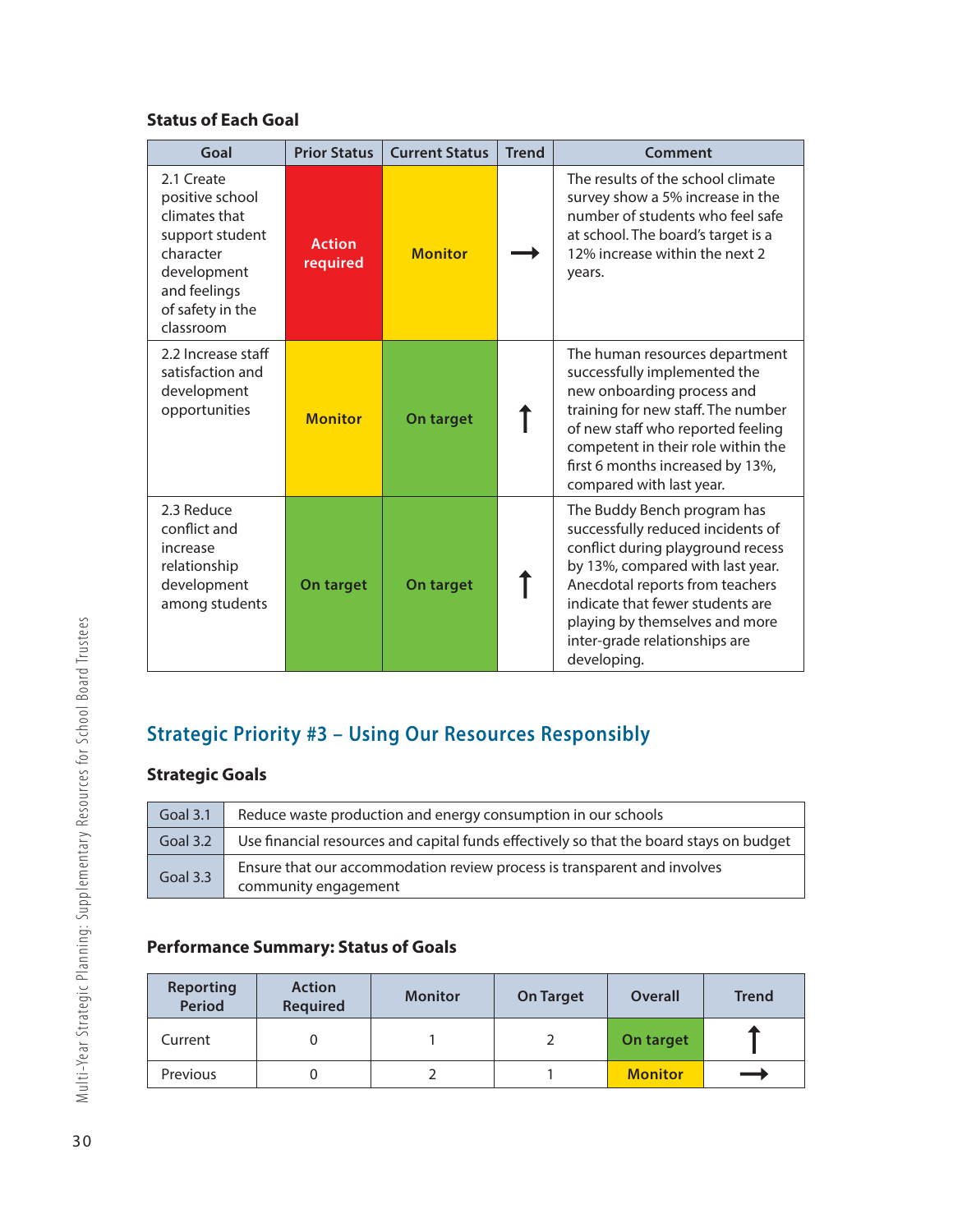#### **Status of Each Goal**

| Goal                                                                                                                   | <b>Prior Status</b> | <b>Current Status</b> | <b>Trend</b> | Comment                                                                                                                                                                                                 |
|------------------------------------------------------------------------------------------------------------------------|---------------------|-----------------------|--------------|---------------------------------------------------------------------------------------------------------------------------------------------------------------------------------------------------------|
| 3.1 Reduce<br>waste<br>production<br>and energy<br>consumption in<br>our schools                                       | On target           | On target             |              | The most recent results of the<br>waste survey that is performed<br>three times a year show that the<br>average weight of garbage per<br>student per week dropped from<br>25 kilograms to 22 kilograms. |
| 3.2 Use financial<br>resources and<br>capital funds<br>effectively so<br>that the board<br>stays on budget             | <b>Monitor</b>      | On target             |              | Our actual budgetary expenditure<br>reflects the forecasted<br>expenditure, and the board is on<br>budget for this quarter.                                                                             |
| 3.3 Ensure<br>that our<br>accommodation<br>review process<br>is transparent<br>and involves<br>community<br>engagement | <b>Monitor</b>      | <b>Monitor</b>        |              | Two accommodation reviews are<br>underway; however, stakeholder<br>and community resistance to<br>possible school closures is high.                                                                     |

## **Multi-Year Strategic Planning: A Guide for School Board Trustees**

Sample Templates for the Director of Education's Regular Reports Sample Templates for the Director of Education's Regular Reports (3)